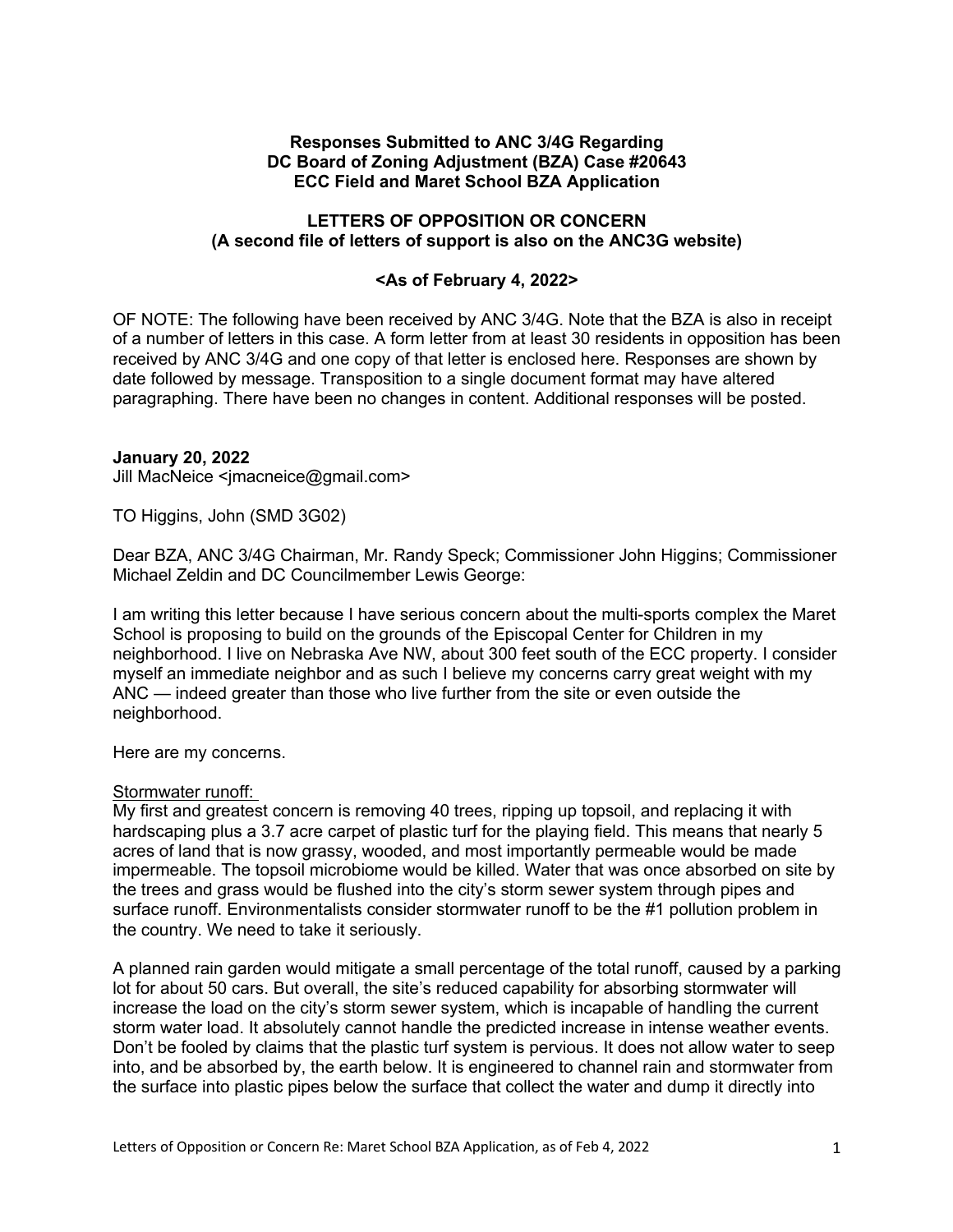the city's storm sewers. There is no local absorption of this water. Local absorption is how we keep the city's storm sewer system from becoming overwhelmed during weather events. Local homeowners will experience the effects of stormwater runoff from the field most acutely. Will Maret indemnify local homeowners from water damage due to runoff from the field?

Note that the city's requirements for managing stormwater runoff on athletic fields are minimal. During this time of increased awareness of climate change, merely following city regulations that are out of synch with the current and near-future climate conditions is not enough. Maret must commit to doing more.

## Other health and eco issues:

The field will require 3.7 acres of plastic turf — roughly 40,000 lbs — which needs to be replaced every 8-10 years. Plastic turf can't be recycled and goes to landfills. Why are we encouraging more plastic in our city's landfill?

We should not allow ourselves to naively accept industry claims that plastic turf and infill are harmless to people and the environment and an improvement over natural grass. The manufacture of plastic turf requires PFAS and other toxic, cancer-causing forever chemicals. Human exposures to PFAS are associated with cancer, birth defects, and other impairments. In addition, roughly 400,000 lbs of infill material is used on the typical field. Even so-called ecofriendly infills have not been declared safe by any US government agency, and may give rise to lung irritating dust. Likewise, silica, which is used to keep the infill from clumping, is a known carcinogen. That's why workers who install it are required to wear respirators. Those who live nearby will have 24/7 exposure to these toxins. The parents of the children who use these fields may have signed a liability waiver, but those who would have the most exposure are without option.

The infill and silica will wash off the field during rain events, and will also end up in our storm sewers, streets, and will ultimately wash into Rock Creek Park, the Potomac, and the Chesapeake Bay along with the excess stormwater. This stuff does not go away. It spreads throughout the watershed, bringing pollution with it.

Then there is the heat island effect of having 3.7 acres of plastic grass, which absorbs heat during the day and releases it at night into the surrounding environment. Once again, the houses and families that border the field will bear the burden of the this additional heat.

# Traffic and safety

Traffic and pedestrian/biker safety is another area of concern. The pickup and drop-off of children using the field for practice and games, the subleasing of the fields when Maret is not using it, ECC's after school program, and summer camp, would overwhelm the local streets with cars and buses, particularly when drop off and pickup times overlap with morning and afternoon rush-hours. These would occur alongside Nebraska Ave commuter traffic, adding to stress on the streets that were never designed for that volume. The nearby residents will be most impacted from the increased traffic as they walk to and from their homes and the Lafayette public school.

Importantly, the immediate neighborhood streets - on my block too - will be overwhelmed with parked cars of the field users, particularly on game days. Maret has already told us that we can expect 200-300 spectators when the school has major games at the field. Where will all these cars park? Onsite parking is for about 50 cars. Again, the nearby residents will bear the brunt of the increase traffic and parking.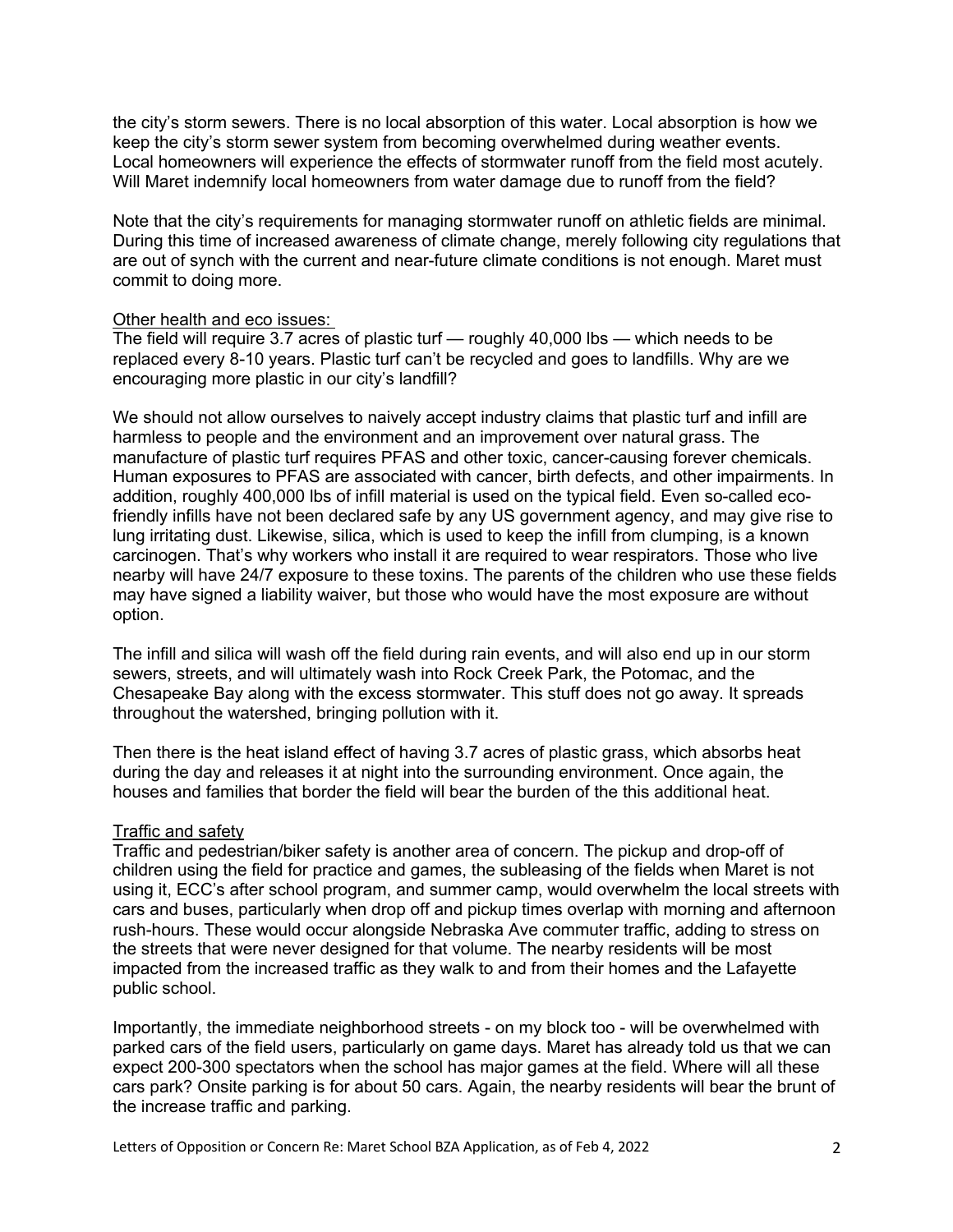## Sound

The constant noise associated with the intensive use of the field is another concern for those who live nearby. The maximum allowable sound in an R-1-B zone is 60 dB. Sports activities regularly exceed that limit. The hard surface of high walls planned at the field perimeter will only intensify the sound, creating an echo effect. What relief from constant noise will be available to the 58 houses that border the field, and other nearby residences? Again, the people who live near the field would bear the greatest burden.

### **Summary**

The proposed multi-sport field at ECC is in in a location that is wholly inappropriate for this use. The field is surrounded by 58 houses. Nowhere in the city is a sports field of this size usage wedged into a residential area that is immediately adjacent to so many houses. The people who live nearby would bear the brunt of the negative effects of the field stormwater runoff during major weather events, health effects from exposure to air and water pollution from plastic toxins and infill materials, heat from 3.7 acres of plastic carpet baking in the summer sun, pedestrian safety concerns from heavy traffic and parking on streets never designed to handle that level of usage, disruptive noise during field use and games.

Those who live near the field, including myself, will have have exposure to all the negative aspects of this proposed development without any of the supposed benefits.

To date we've identified 140 public and private playing fields in the city, a significant percentage of them in Northwest DC. The problem is not a lack of playing fields, it's a lack of good management of existing fields. Creating a new field for Maret will NOT solve this problem; it will kick the problem down the road.

We live in a time of climate change. We have the opportunity now to make decisions that can make DC a more livable city and contribute to a more sustainable future for us all. Indeed, Montgomery county has taken a leadership role in encouraging natural grass on sports fields. And the Sustainable DC plan resolves to make the city healthy, green and livable by preserving trees, green spaces, and managing stormwater runoff. The city recently installed permeable pavers in the alleys and a rain garden on the street directly adjacent to the ECC field. Why are we rushing to allow a plastic-packed sports field that will make things worse? Maret's plan for the ECC field moves us backward, not forward. Surely we can do better.

I object to Maret's proposal to disrupt our neighborhood. Furthermore, I do not want this to set a precedent for future development in our city.

Respectfully, Jill MacNeice 5723 Nebraska Ave NW Washington DC 20015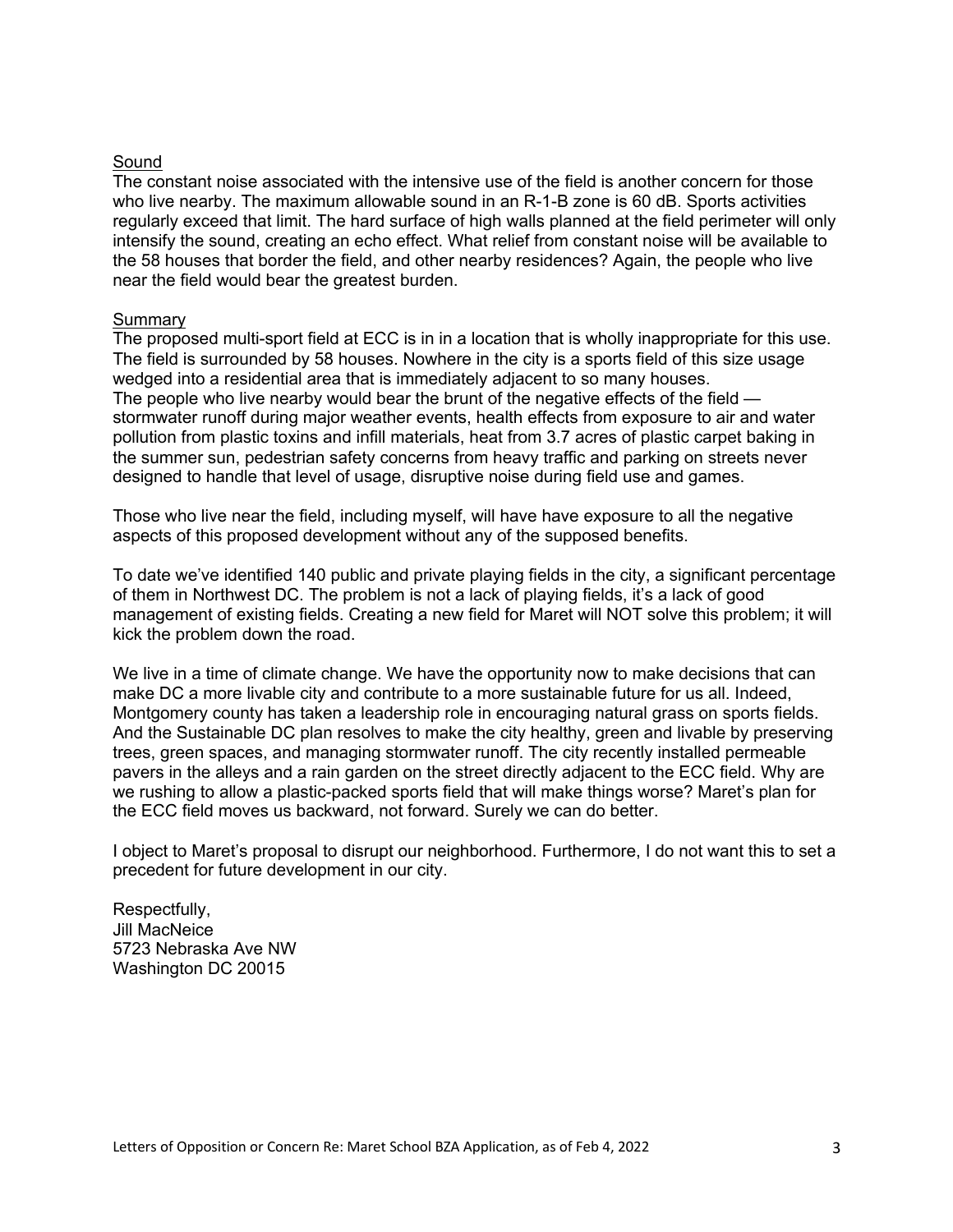### **January 20, 2022**

Thierry Rosenheck <terosenheck@gmail.com> wrote:

Dear BZA, ANC 3/4G Chairman, Mr. Randy Speck; Commissioner John Higgins; Commissioner Michael Zeldin and DC Councilmember Lewis George:

I am writing to indicate my serious concerns regarding the imposition of the Maret School sports complex proposed for my neighborhood.

My name is Thierry Rosenheck – My home on Nebraska Avenue looks out on the Episcopal Center for Children (ECC). I have lived here since 1991 and am planning to age here as well. I am still trying to find out more about the sports complex the Maret School is planning to build on the property they will be leasing from the ECC. What I've learned so far concerns me.

#### TRAFFIC

Currently, we anticipate Beach Drive to be closed to future commuter traffic. Oregon Avenue is still closed for construction. While we no longer have a Covid lockdown, traffic to offices has been radically altered and we cannot reliably predict when it will return to pre-pandemic levels. Additionally, I believe the pandemic has altered commuter traffic behaviors – I have observed more people are walking and riding their bikes on Nebraska Ave during rush hours. All these factors are bound to skew a traffic study that would capture the existing and future conditions of a traffic study Maret would submit to the BZA. The BZA application speaks of Maret leasing their fields to sports organizations, summer camp, Maret Games and Maret Rivalry Games. The application is vague about the number of players, coaches, parents, and spectators that will be coming to the sports fields by private vehicles. The number of Rivalry Games is either 5/year and/or 5% of Maret's total hours of use. We are uncertain whether the 5% could allow as much as 7 games a year instead of 5, as Maret presented. Based on what I see taking place at St. John's College High School, half a mile away, I believe the Maret Sports Complex will greatly impact traffic on Nebraska and Utah Avenues. St John's has huge parking lots to absorb and keep off public streets, the private vehicles from parents and spectators and buses transitioning between games. Furthermore, at the curb cut to the proposed market parking lot, the topography creates a blind spot to east-bound traffic from Connecticut Avenue. I believe this presents a safety concern that I am not sure will be considered in the traffic study. I also understand ECC will re-open and add its traffic with a potential along with a future day-care center it is planning. These would create additional drop-offs to the traffic. I'm concerned whether a valid traffic flow analysis will be conducted to simultaneously model various traffic, frequencies, and in the adequate time frames; including inbound and outbound peak hours with car and bus drop-off, and parking by residents, contractors.

#### ENVIRONMENT

I am concerned that the best information on this will only come at the Permit stage, after possible approval of the project. In the meantime, we will not know about the environmental impact of the development - as it contrasts to the natural field that is there now. The Maret Sports Complex is set on converting nearly 5 acres of natural grass land into an impervious surface of synthetic turf plus hardscaping. I understand Montgomery County has opted out of this. Much research shows that synthetic turf is associated with safety concerns for players, polluted run-off and heat islands in the surrounding neighborhoods. DC's Climate Ready study is clear on the need to be concerned with a radical INCREASE in the frequency of future floods occurring from 25 and 50-year floods. Maret design is simple - move surface run-off into DC's storm system that's been designed to past climate. This will likely impact an already overburdened and polluted Rock Creek. Stormwater management on the current grass field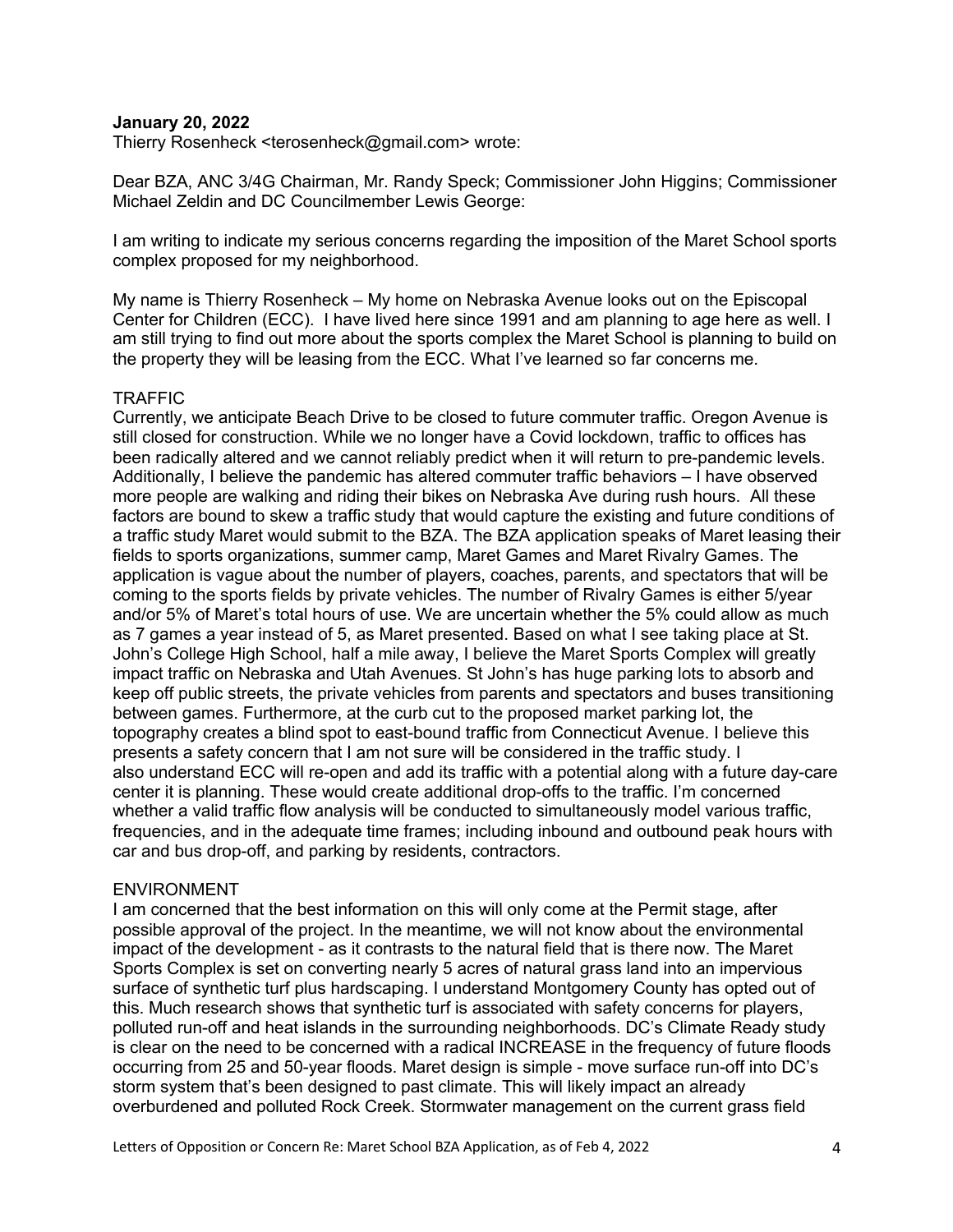could be improved, but the proposed installation of artificial turf and hardscaping seems to be going counter to DC's goals as expressed in their Climate Ready DC study.

### **BUFFERS**

What we have learned by looking at the vast sports complex at St John's is that buffers make a difference. St. John's, less than a mile away, is buffered by Rock Creek Park across two streets on two sides. As well Utah Ave and a substantial school building and parking lot provides a buffer to residents on Utah Ave. In the North, only two residents abut St John's – one is owned by the school and the other has a first right of refusal agreement to be bought by the school. In addition, that side of the school includes a wide buffer of trees and landscaping. Yet, even with all the buffers surrounding St John's, our neighborhood is privy to the sound from their games. By contrast, the proposed Maret sports field is wedged into an R-1-B neighborhood with incompatible and inadequate buffers. The development being proposed will be jarring visually and acoustically.

## NEBRASKA AVENUE FACADE

a. The site has a drop of 35ft. The design creates a level field by introducing a series of retaining walls. Instead of looking at a pastoral view; residents on the West will look at retaining walls, topped with a fence plus tall netting. These will dwarf the scale of surrounding homes. b. From Nebraska Avenue, passersby now look at a rolling field with many trees. As proposed, the 'facade' of the complex will be a parking lot with a dumpster, a concrete bio-retaining pool with a huge flat synthetic turf field surrounded by retaining walls, fences and netting. The lot is so tight for the multiple sports field being envisioned, that it simply does not allow a proper front/back consideration.

### SOUND AMPLIFICATION

The retaining walls, shaped to contour the West side of the field will amplify and direct the sound of the games to neighbors East and South of the field. That said, sounds from games can be fun and refreshing and a positive feature of those attending games. However, there is a difference between listening to sounds when choosing to, and hearing these sounds 7 days a week and nearly 365 days a year.

# COMMERCIAL OVERRIDING EDUCATIONAL USE

This sports field is only partially intended for Maret players. Maret intends to create a commercial enterprise, leasing the field on a 7-days a week and nearly 365 days a year basis. This development is a commercial venture being inserted into a residential community - its design should be more respectful of its context.

# CRITICAL PATH AND NEIGHBORHOOD INVOLVEMENT PROCESS

As with many other residents, I did not become aware of this proposed sports field until we were personally invited by other neighbors to join backyard meetings where Maret presented its design in November. It is then that we learned Maret submitted its BZA application; and later, that we learned Maret has been working on this project for one or more years. This is a complex project with complicated issues. What it ISN'T is a request for neighbors to consider allowing a back porch to protrude into a setback. The impact of this project goes well beyond the 200 ft surrounding the property. This should not be treated as a typical R-1-B zoning issue. Maret has moved forward on a timeline to get approval on THEIR critical path. This time-line is out of character with allowing residents to become aware of, and properly evaluate issues they will have to live with. Maret can modify their design until their final BZA application is submitted. The timeline of this process is tilted to advantage Maret and does not provide adequate time for the community to do proper due diligence, and understand the consequences of their proposal.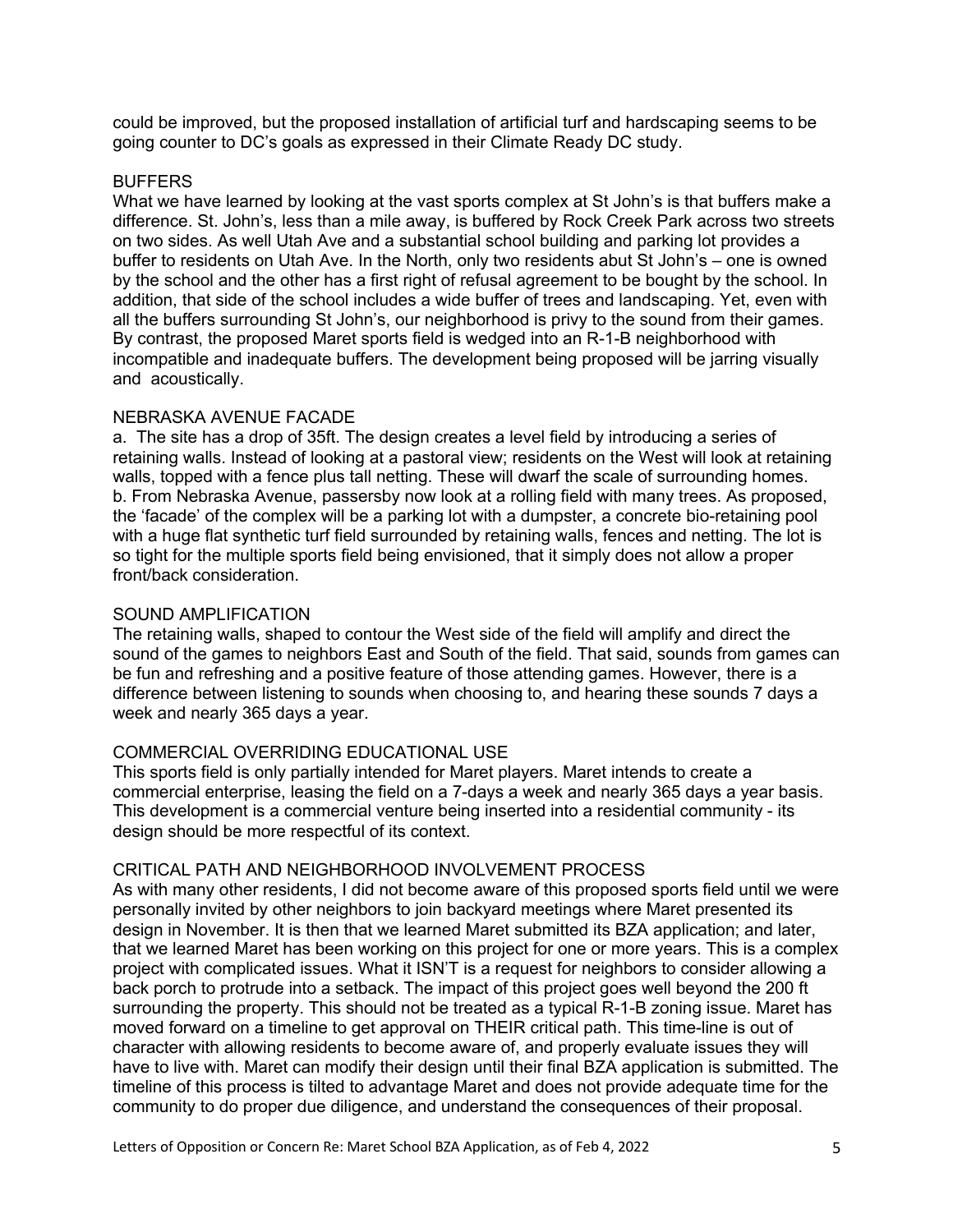#### **SUMMARY**

I object to Maret's proposal that I believe will negatively disrupt the community. The process of developing this property was presented to the neighborhood as a completed design without the ability of immediate neighbors – those most directly affected – to participate in how to develop this field with a more compatible design. I believe approving this plan is a mistake and will set a wrong precedence for our city.

Respectfully,

Thierry Rosenheck 5723 Nebraska Ave NW Washington DC, 20015 terosenheck@gmail.com

### **January 17, 2022**

Jaclyn Kilroy <jtripken@yahoo.com

ANC 3/4G Chairman Mr. Randy Speck; Commissioner John Higgins; Commissioner Michael Zeldin:

As home owners adjacent to the property being considered in Board of Zoning Adjustment Case #20643: Maret School, we are writing to list some of our concerns regarding the plans and a number of the uncertainties associated with the size of the proposal for the Maret School sports complex. Principally, the proposal seeks too much lot coverage and too much development and activity on a site with too little in the way of visual and sound buffers. The request for zoning relief to allow this activity in an R-1-B zoning district runs counter to zoning principles intended to protect and stabilize quiet residential areas suitable for family life. The request for a special exception to allow parking for 50 cars in the "front yard" facing Nebraska Avenue would be completely out of keeping with the single-family character of this neighborhood. Additionally, we believe it would be environmentally insensitive to remove forty well-established trees, and acres of topsoil and replace them with 3.7 acres of artificial turf, with additional hardscape for parking and sidewalks.

We are concerned about the size of events that will be hosted on such a large development, and the congestion that will come with the use of the site when Maret leases the site to others. While we appreciate the explanations of the size and expected use of Maret events, we have received no such explanations of the size and use of events when Maret leases use of the field to other vendors. It is clear from the January 6, 2022 meeting with Councilmember Lewis George, that a number of potential renters (and parents of children in the area) are eager to maximize use of this space, as evidenced by the testimony of DC Soccer Club's Executive Director, others who advocated for use of the fields for baseball clubs like Capitol City Little League, and multiple parents who advocated for use of the Maret fields for shorter commutes than what they are currently doing to get to and from Jelleff Rec Center, etc.

As neighbors who live off of the Rittenhouse alley, the uncertainty of the height and setbacks of retaining walls required to level the 35-foot elevation change across the site continues to be unsettling. While we appreciate that Maret has changed its plans over time, we have no clear understanding at this point of what materials will be used or what our visuals will be, and therefore, are concerned about the impact this could have to our property values.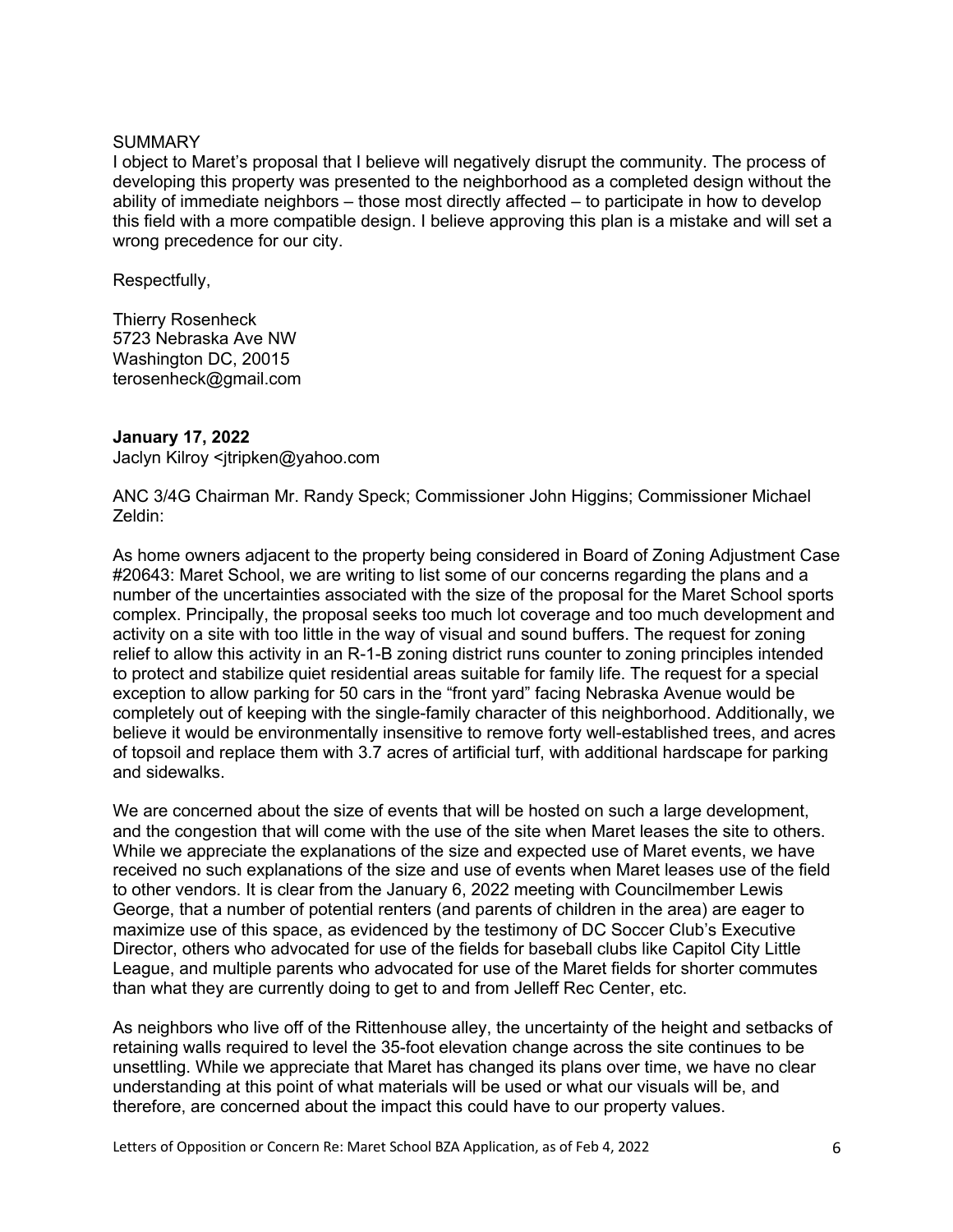In addition, the city of DC has invested resources and greatly improved the Rittenhouse alley recently with the permeable pavers that reduced neighborhood flooding and ultimately improve the Rock Creek watershed. The alley has been a safe space for neighborhood children, and neighbors like myself who live off of the alley, and we have expressed to Maret that protecting the new surface, and protecting our children and property from car and pedestrian traffic that will come from this project is a priority. We appreciate that Maret representatives have acknowledged hearing our concerns in meetings, however, remain unclear on how Maret will abate them given that the latest plans online only include nondescript tree illustrations and lines for chain link fences and traffic guardrails of uncertain heights, at undetermined setbacks, along the alley.

While we understand that the ECC is looking for revenue, we don't believe that it has to come at the price of losing so much green space, pushed so close to the property lines, in a way that may adversely impact the residential area that we are all currently zoned as. We object to Maret's current proposal for the reasons above and hope that the ANC takes these concerns into account when considering the zoning adjustment as proposed.

Respectfully,

Jaclyn and Tim Kilroy 2916 Rittenhouse St NW jtripken@yahoo.com

## **January 16, 2022**

Dear ANC 3/4G Chairman Speck, Commissioner Higgins, and Councilmember George,

I am writing to indicate my serious concerns regarding the imposition of the Maret School sports complex proposed for my neighborhood. I live 2 blocks from the Episcopal Educational Center. My wife, Dr. Kate Schecter, gardened on the EEC site as part of a small Community Garden Project initiated by EEC 3 years ago. That garden was razed 18 months ago. More recently, we are upset to have been blind-sided in learning only belatedly about the radical re-purposing of the playfield and garden for Maret School's benefit.

We understand that the EEC is hurting financially and needs a new income source to survive. But there are many ways to fund a private, special needs school that serves 20-25 students annually without permanently scarring the environment and altering the most bucolic aspect of our neighborhood. The proposed artificial, plastic turf and asphalt parking slots, aggressive tree clearing and ground flattening are indeed scars on the terrain, the environment, and on our neighborhood.

The scaling, netting, and concrete impositions are indicative of over-zealous development of a beautifully sloping playfield, radically transforming it into a preppy, pre-professional sports facility. Why harm nature as opposed to working with it? Forget flattening the field and uprooting trees. Make do with what nature has given us. The Maret proposal is an aesthetic offense against nature and tranquility. It feels both brazen and impudent in the face of our neighborhood's expression of protest against the over-assertive, hyper-ambitious design.

Further specific points: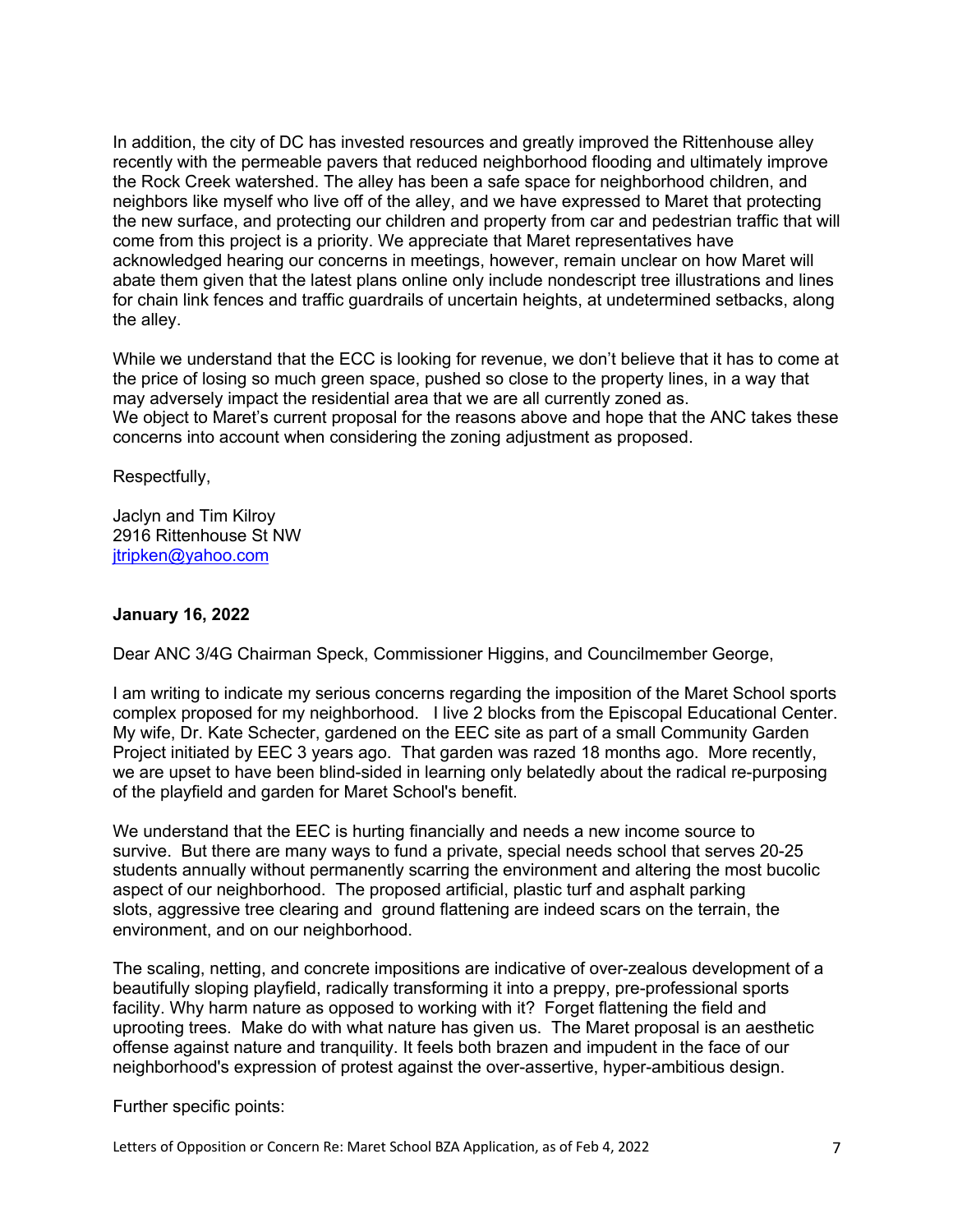1. It is environmentally insensitive to remove forty well-established trees and topsoil and replace them with 3.7 acres of artificial turf, with additional hardscape for parking and sidewalks. This will essentially destroy the contribution that natural vegetation and topsoil make to the environment. Artificial turf's contribution to the heat island effect is well-docu-mented. Offgassing, particulate distribution and other effects will remain in the environment long after the games are finished. When we see the effects of climate change, why would we contribute to it, and especially to this extent?

2. This proposal will create a safety problem for a neighborhood known for supporting and protecting its children (more than 50 of whom live next to the proposed complex). Everyday pick-up and drop-off for the sports complex will occur at the same time as heavy commuter traffic, and traffic generated by the Episcopal Center for Children when it reopens. The ECC plans to operate both a school and an after-school day care program. With Oregon Ave. returning to service after years of extensive renovation, and with Bingham Drive also expected to reopen, commuter traffic would increase considerably.

3. Maret and others' use of the site will overwhelm our neighborhood streets with traffic and parked cars nearly every day. Game days will bring congestion and noise akin to what we experience from other nearby fields, most notably St. John's College High School less than a mile away. The two sports facilities might frequently have concurrent "game days," compounding the problem.

4. The proposal seeks too much lot coverage and too much development and activity on a small site with too little in the way of visual and sound buffers. The huge footprint would overwhelm the scale of the neighborhood; the intensity of land use would be unprecedented in our city. The request for zoning relief to allow this activity in an R-1-B zoning district runs counter to zoning principles and the fabric of our neighborhood. This zoning designation is intended to protect and stabilize quiet residential areas suitable for family life. The request for a special exception to allow parking 50 cars in the "front yard" facing Nebraska Avenue would be completely out of keeping with the single-family character of this neighborhood.

5. High retaining walls required to level the 35-foot elevation change across the site would dwarf the scale of our homes.

6. Noise is also a primary concern. The maximum allowable sound level in this zoning dis-trict is 60 dB, and sports activities regularly exceed that limit.

7. Maret's intention to use the site for its own teams, and to sub-lease the facility to other sports teams and leagues will have neighbors facing the issues raised above nearly every day of the year with no relief.

I object to Maret's proposal to disrupt our neighborhood - for the above stated reasons. In addition, I do not want this to set a precedent for future development in our city.

Respectfully,

Ari Roth 5928 31st Place, NW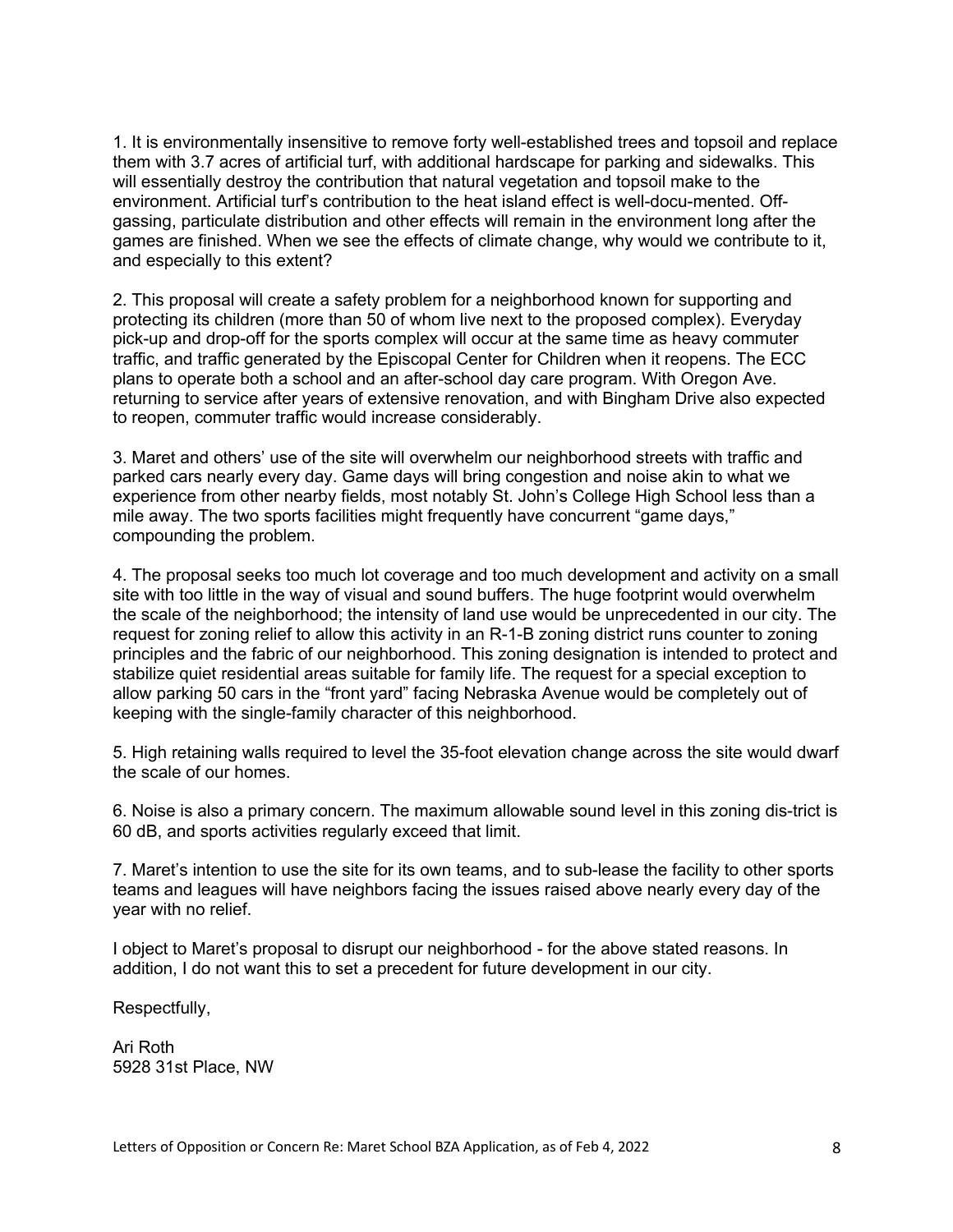#### **January 15, 2022**

Re: Board of Zoning Adjustment Case #20643: Maret School Date:

Dear ANC 3/4G Chairman, Mr. Randy Speck: Commissioner John Higgins

We are writing to express our serious objections to the Maret School multi-sport commercial complex proposed for our residential neighborhood.

1. Use of the sports complex by Maret and the other organizations that it expects to rent it to would result in seven days a week disruption of noise and traffic, safety problems, noise and air pollution, and significant destruction of trees and natural vegetation.

2. The proposal would greatly contribute to the existing safety problems of speeding traffic on Nebraska Ave. and Rittenhouse Street, by making them seven days a week.

3. The proposal requests a 50-car parking lot facing Nebraska Ave. This is totally inappropriate in the middle of single-family houses. - On school game days, there would be buses coming and going as well as the cars of players and spectators. - On weekends, when the fields are rented out, there would be games scheduled all day long with a constant churn of 40-50 cars coming and going every hour as games start and end for 12 or more hours of daylight

4. Environmental problems are many – including too much lot coverage, too much hard surface, too intense use, inadequate visual and sound buffers, traffic related pollution, too high retaining walls.

5. We strongly object to this proposal for a commercial sports facility that would operate seven days a week and create significant negative social and environmental impacts as described, in part, above. While it happens to be proposed by a school, it is nonetheless a commercial venture that does not belong in an R1B neighborhood.

Thank you for your consideration.

Rennie Sherman and William Willis 2729 Ritttenhouse Street, NW Washington DC 20015 Rh.sherman@verizon.net

### **January 12, 2022**

jmmcg51@gmail.com wrote:

My wife and I live at 2907 Rittenhouse St. NW. I am a former ANC 3G commissioner. We are writing to express our serious concerns regarding the proposal of the Maret School sports complex in our neighborhood. We fully support the efforts of the Friends of the Field to educate the City's decision makers on the negative impact this proposal would have on our neighborhood. The Friends have outlined several specific concerns our neighborhood has with this proposal. We urge you to address each of these concerns.

Sincerely,

Joe McGuire Mary Zitello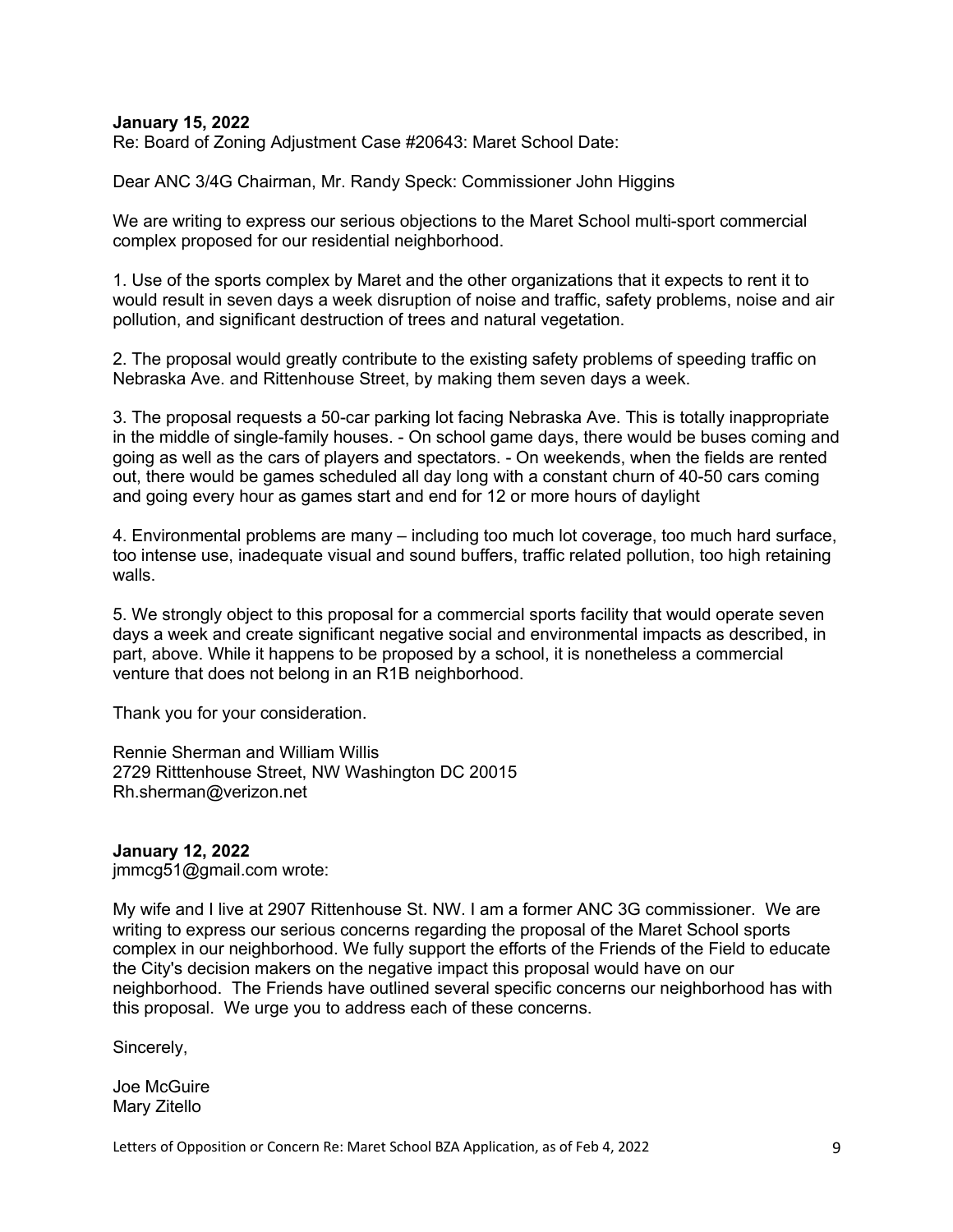**January 10, 2022** Maydak <rmaydak@gmail.com>

Speck, Randy (SMD 3G03); Zeldin, Michael (SMD 3G04); Higgins, John (SMD 3G02)

I am opposed to the Maret proposal for the use of the ECC fields.

If you research Maret's use of the Jelleff fields, you will find a very upset community around the fields with little to no recourse for the community to remedy the issues. Fifty years is a long time without an avenue for the community to modify something. There will not be anything but the "goodwill" of Maret towards the community, which, I am sorry, I do not feel they will care once they obtain what they want.

Maret's first interest (understandably so) is to the Maret community, not the community around the ECC. That is in itself, is a conflict of what is best for the community.

In the experience of the ANC, although projects voted on by the ANC attempted to protect and save heritage trees, the trees did not survive (5333 Connecticut and Lafayette) despite promises and assurances by Urban Forestry/Arborists. That will happen as a result of this project also.

In my opinion, there will be great incentive for Maret to turn this into a money making proposition by renting out the fields. That incentive has a very strong potential to be a driving force to "throw the community under the bus". I live directly across the street from the ECC.

Rebecca Maydak

### **January 10, 2022**

To: Zeldin, Michael (SMD 3G04); Higgins, John (SMD 3G02)

I am opposed to the Maret proposal for the use of the ECC fields.

If you research Maret's use of the Jelleff fields, you will find a very upset community around the fields with little to no recourse for the community to remedy the issues. Fifty years is a long time without an avenue for the community to modify something. There will not be anything but the "goodwill" of Maret towards the community, which, I am sorry, I do not feel they will care once they obtain what they want.

Maret's first interest (understandably so) is to the Maret community, not the community around the ECC. That is in itself, is a conflict of what is best for the community.

In the experience of the ANC, although projects voted on by the ANC attempted to protect and save heritage trees, the trees did not survive (5333 Connecticut and Lafayette) despite promises and assurances by Urban Forestry/Arborists. That will happen as a result of this project also.

In my opinion, there will be great incentive for Maret to turn this into a money making proposition by renting out the fields. That incentive has a very strong potential to be a driving force to "throw the community under the bus".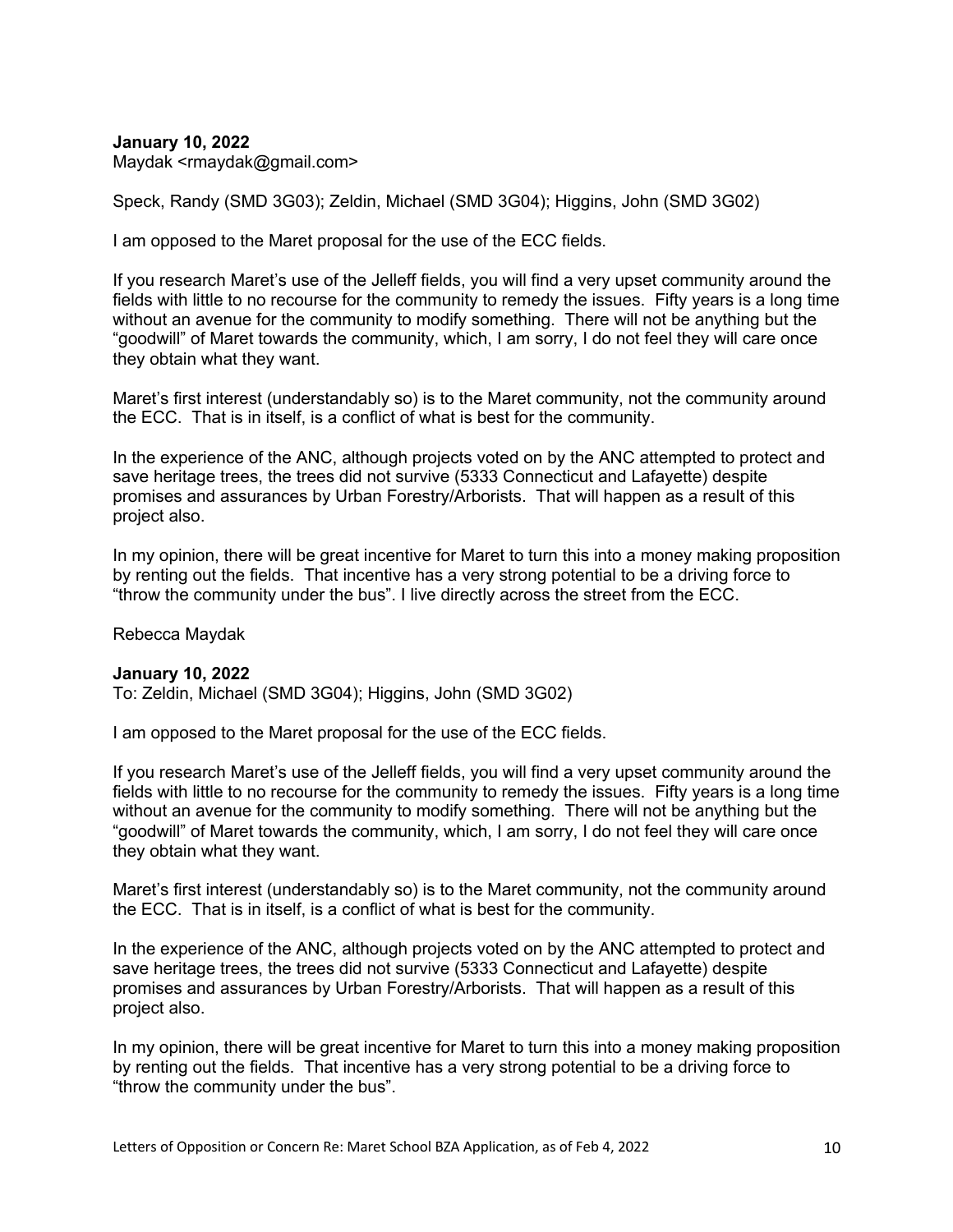I live directly across the street from the ECC.

Rebecca Maydak

# **January 10, 2022**

Prof. Georg Zellmer Professor in Earth & Planetary Sciences Massey University Palmerston North, New Zealand

Re: Proposed Sports Fields on Utah and Nebraska Avenues Board of Zoning Adjustment Case #20643: Maret School

Dear Mr. Speck and Mr. Higgins,

It has come to my attention that Maret School is planning to construct a large sports complex besides the Episcopal Center for Children, corner Utah and Nebraska Avenue NW. The plan appears to remove several trees and to excavate and regrade a circa five-acre area to make space for a baseball diamond and a multipurpose field covered by artificial turf, plus a parking lot for about 50 vehicles. As a former visiting scientist at the Smithsonian National Museum of Natural History, who lived in the area, and as Professor in Earth and Planetary Sciences, I am writing to voice my serious concerns regarding the environmental and health impacts of this proposal.

The removal of 40+ trees and replanting several healthy heritage trees would be bad enough, as green spaces and wooded landscapes are particularly important in cities to reduce summer heat and provide oxygen, but also for the physical and mental wellbeing the people in the neighborhood. Yet this is just the beginning. The current elevation difference of the area is about 10 meters, and regrading this to provide a flat surface for the facilities would result in tall retaining walls at both cut and fill sides. The planned covering of the area by artificial turf and concrete would not allow for adequate rainwater seepage and would likely lead to flooding of adjacent areas during heavy rain, which will become more frequent with progressing climate change over the next 20-30 years. This will cause immense problems.

Extensive stormwater management would be required, and it is unclear how this will be done and how effective this would be given that the increase in flash flooding is not accurately predicable. Either way, rapid stormwater runoff into Rock Creek will have detrimental environmental effects on a much larger area, which are typically not apparent prior to starting this work. Apparently, tall perimeter fencing and netting are proposed for the entire site, i.e., at or near several property lines. The visual impact of this complex on the quality of life in the neighborhood will have detrimental effects on the value of these properties, as will the noise from increased traffic to and from the area. Besides, 50 parking spaces are not likely going to be sufficient for such a large complex, causing additional problems to the neighborhood through cars parked on the roadside. If deemed sufficient, the question will be why this sports complex is at all required to be at this location?

In summary, my assessment of this project is that it will be detrimental to the environment as well as to the health and livelihood of the community living in this area. Further, there are several externalities (costs not accounted for and to be borne by others). As such, I would strongly advise against granting permission for this project to go forward.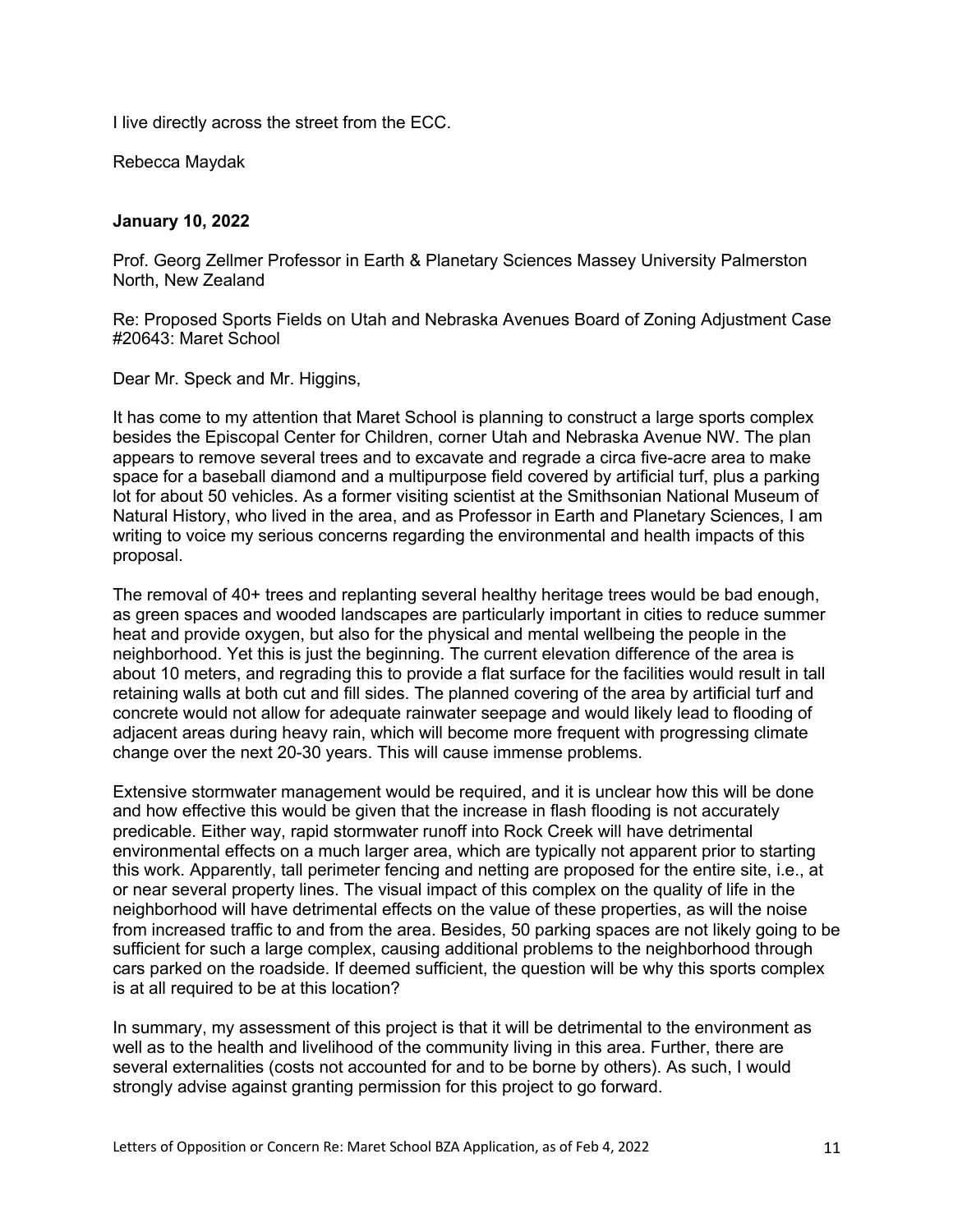Sincerely yours,

Georg Zellmer Professor in Earth and Planetary Sciences

## **November 3, 2021**

From: Paul Fisher <paul@snapfisher.net>

To: Lewis-George, Janeese (Council) <jlewisgeorge@DCCOUNCIL.US> Cc: Perkins, Will (Council) <WPerkins@DCCOUNCIL.US>; Blotner, Joanna (Council) <JBlotner@DCCOUNCIL.US>; Edwards, Lenace (Council) <LEdwards@DCCOUNCIL.US>

Subject: RE: Maret and the Episcopal Children's Center

Hi,

The litany is long, but from my point of view, they filed a zoning application on Monday that stated that in addition to their usage, they want to rent out the field ~9-6 every weekend and all summer – basically any time they are not using it. This is completely inappropriate. My backyard is across the alley from the field, and I will essentially have noise every waking hour. Maret usage for Maret, while a concern, is less so.

They are also turning one of the Center Buildings into essentially a public bathroom. There is a BZA document from 20 years ago, which I have been told implies that the initial approval was only allowed because "the building would have no negative effects on the community".

Folks on the other side are very concerned about drainage and the pond they are putting on the property. I do not know much about that, but I could put you or your office in touch with some other community members who are much more knowledgeable about it (who live on that side). They are also removing all of the grass. They are also removing a lot of the trees.

There was a community meeting last night, the 2nd of 4 this week. I was not at the first, but of the ~25 people in attendance, no one was in favor of the plan.

Thanks a lot!!

Paul Fisher

# **November 1, 2021**

Dear Randy, John and Michael:

As we approach the backyard and alley Maret meetings, we are grateful for your presence and your attention to taking note of the concerns and the responses to the project. These informal gatherings are a good follow-up to the first step of the project introduction on the ANC zoom of September 27. We assume the ANC will provide written minutes of these neighborhood meetings to be distributed to the community so that the next meeting of further familiarization can be meaningful. We have made some observations. They follow: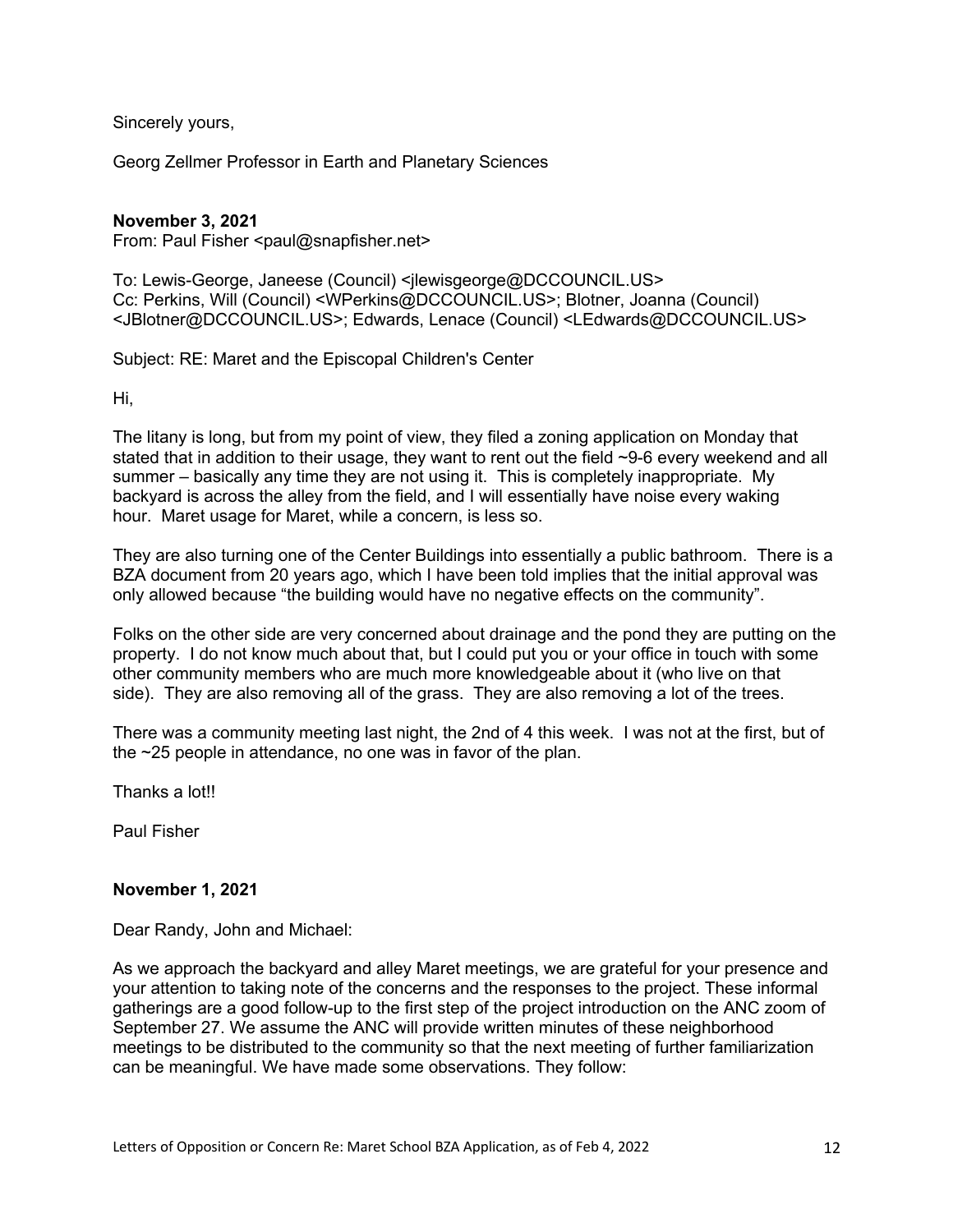Limited Audience: In many discussions particularly at the Oliver Street Block Party, always held in October, it was discovered that very few neighbors on Oliver Street had been informed of either of the Maret meetings; the introductory meeting held on September 27th or the subsequent next step meetings this week. We have also yet to discover any residents who live on the feeder streets west of Utah who had any knowledge of the proposal. It cannot be said that they will not be impacted by the noise, the parking and the traffic for starters. What was the extent of reach required for Maret notification?

Limited Knowledge: It is difficult to imagine that meaningful discussions can take place without an understanding of the project. The initial letter of questions dated October 21 was signed in 24 hours by concerned residents. That same letter now has more than 100 signatures. Obviously, residents are very hungry for information. And as you know, knowledge is an iterative process often building on new information. This takes some time. Without an adequate understanding of the project, the backyard and alley meetings can be constructive in only a very limited way. In order to begin to approach the above issues, we request that this be a substantial agenda item for the next ANC meeting as part of the process of notification and understanding. In order to make that next meeting worthwhile and informative, we request the following: Notification of all homes at least within a 2-3 block radius beyond the ECC grounds as these residents will be easily affected by noise, traffic and parking. Answers to the questions posed in the October 21 letter, as a point of departure, as well as the meeting minutes of questions raised during the backyard and alley Maret meetings. It is important for these to be provided a week before the meeting for adequate review by the citizens.

Adequate 3D model representation of the project so citizens can truly understand the nature of the proposal. Answers to the process questions in the October 21 letter as we, the citizens, are eager to understand how we can truly make our voices heard. We also ask for some assurance that Maret, ECC and ANC will be responsive to our questions and concerns. This is a very interested and intelligent community. Please do not sell our interest and concerns short. We deserve more information than a postcard size plan. We need to be included in the process. It is only fair as the quality of our lives and the value of our homes are in question and likely will be compromised. We live here. Maret does not.

Kind Regards,

Your Neighbor, Claudia Russell

### **November 1, 2021**

From: "Bulger, Diana (WDC)" <Diana.Bulger@fairmont.com>

To: "Edwards, Lenace (Council)" <LEdwards@dccouncil.us> Cc: "THOMAS J. BULGER" <tbulger825@aol.com>, dpatton@hayfoot.net Subject: Episcopal Center/Maret School Football Stadium

Dear Ms. Edwards,

My Husband and I live in Ward 4. We have lived in our current home on Nebraska Avenue for over 20 years.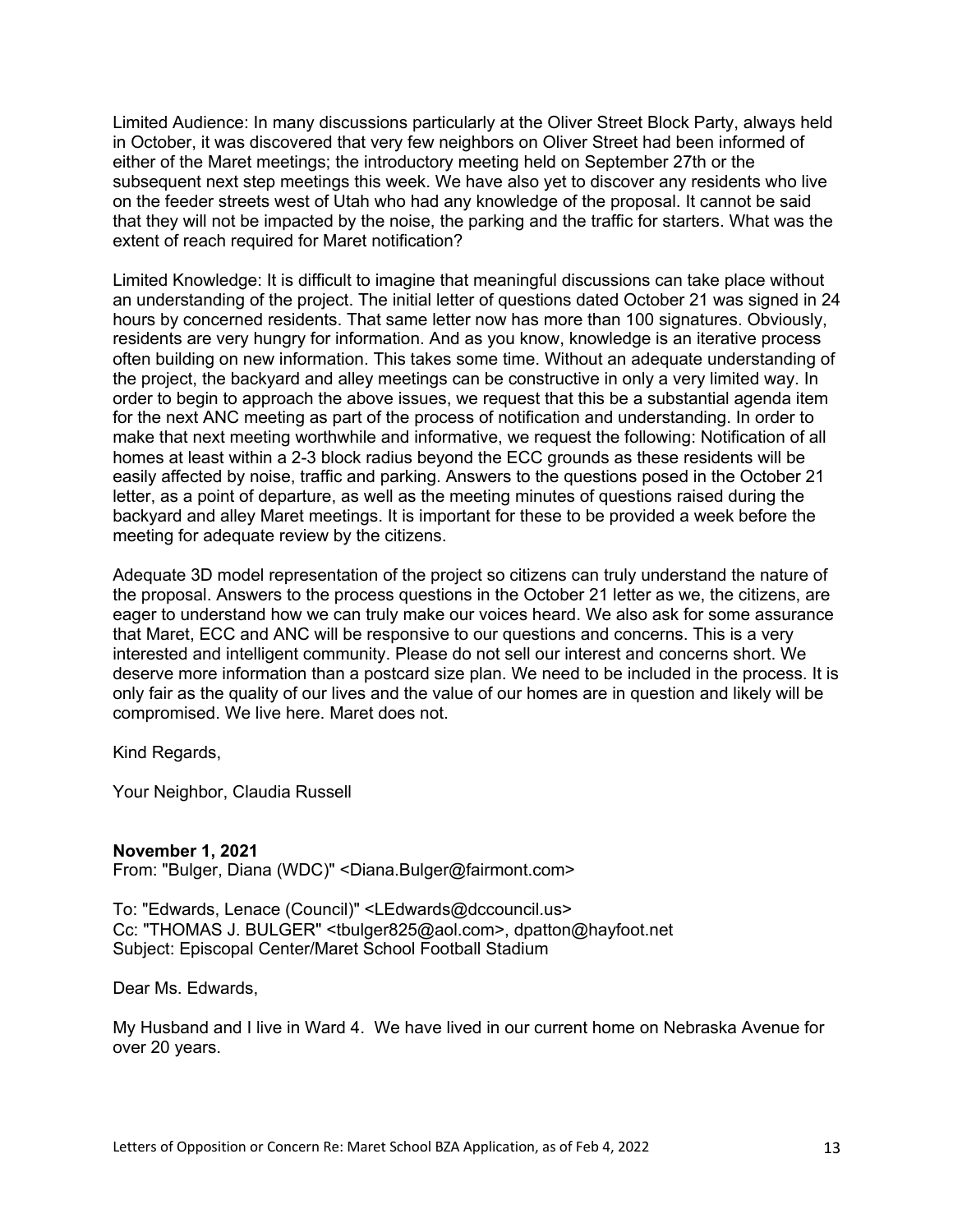Over the years, we have gotten to know our councilmembers well, starting with Adrian Fenty, Muriel Bowser and Brandon Todd. We have never met or have received any information from our current council person Janesse Lewis George.

Our concern, along with our neighbors, is the pending football stadium the Maret School is trying to place in the Episcopal Center on the corner of Nebraska and Utah Avenue, NW. It would be very much appreciated if Council Member George could reach out to us concerning matter, as her earliest convenience.

Sincerely,

Diana & Tom Bulger 6000 Nebraska Avenue,. NW.

# **October 21, 2021**

Dear Commissioners:

This letter is presented by neighbors who would be affected by Maret School's (Maret) proposal to develop multi-sport, multi-season fields at the Episcopal Center for Children (ECC). During several recent discussions myriad questions surfaced regarding Maret's intentions and the process they plan to employ to implement those intentions. In this letter, therefore, we have attempted to compile commonly held concerns at this point for your consideration, and to raise specific questions for Maret, ECC, and the Advisory Neighborhood Commission (ANC) to address. Neighbors from Rittenhouse Street, Nebraska Avenue, Utah Avenue, and 28th Street are, at this writing, continuing to meet to review what Maret's proposal, if implemented, would mean for the overall quality of life for the neighborhood.

You realize, we are certain, that those most impacted by this lease agreement and proposed development would be the neighbors surrounding the field. Yet, we were not notified of ECC's and Maret's intentions until the plan began to unfold at the ANC meeting less than a month ago. You realize, as well, that should this proposal be realized, it would have an immediate, and likely negative, impact on property values, a vital reason to be transparent in all considerations for field use going forward. We ask most respectfully for answers to the following questions before any further consideration is given or more concrete action is taken toward a change in the use of the ECC fields.

SUMMARY OF TOPICS: 1 History 2 The use 3 Proposed change in use 4 Frequency of use 5 Constraints on use a. Noise b. Traffic c. Parking d. Intensity of activity e. Historic designation f. Ancillary services g. Outbuildings Response to Maret proposal from ECC neighbors, 21 October 2021 2 6 Stormwater management 7 Grading and walls 8 Fencing, netting, setbacks and buffers 9 Locker rooms and restrooms 10 Scoreboards, goal posts, shot clocks, etc. 11 Artificial turf 12 Lighting 13 Security / neighborhood access 14 Management 15 Assurances 16 Controls on construction, if approved 17 Process a. Unified timeline b. Comprehensive impact assessment c. 3-D presentation d. Role of the ANC

1. History. We would all appreciate a better understanding of the thinking of the ECC Board as to why a change in use such as the one proposed by Maret is necessary. Why must ECC lease the property to any entity, especially when it is still exploring the possibility of reintroducing educational programs on its campus? Is the charter that has underpinned the ECC mission for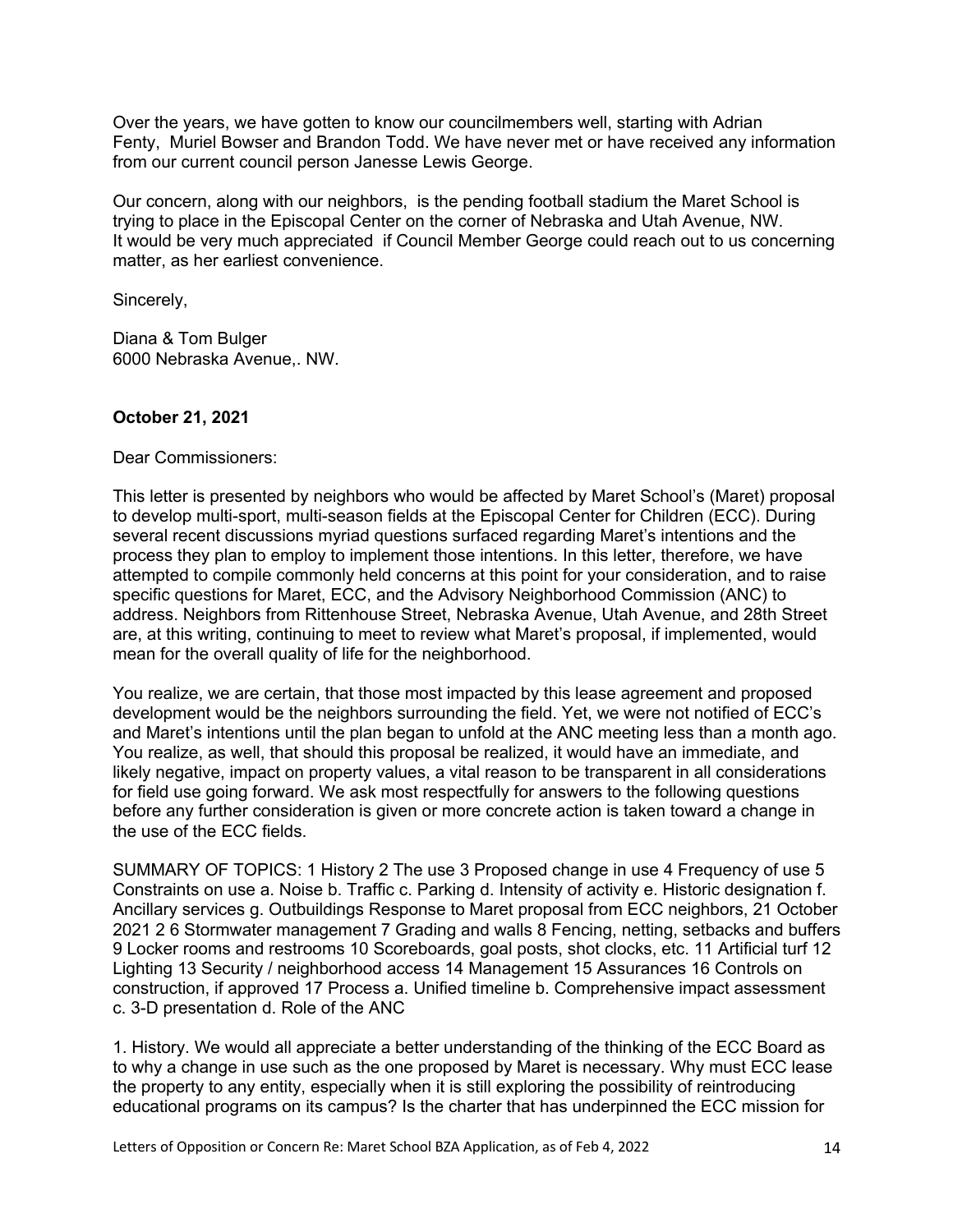over one hundred years available to the public? If so, where? Does the Maret/ECC lease agreement comply with that charter? We understand that the mission as stated in the charter is to be child-based and that no commercial enterprise is to be allowed use of the buildings or grounds. Is that correct? Some neighbors are under the impression that the Maret proposal is part of an "either/or" scenario. In this view, if the Maret proposal is not allowed to proceed, then the alternative would be "worse." What alternatives have been proposed?

2. The use. Neighbors were first introduced to the scope of Maret's proposal at the Advisory Neighborhood Commission 3/4G's (ANC) September 27, 2021 virtual Zoom meeting. (For meeting recording see: ANC 3/4G Public Zoom Meeting Sept 27, 2021 - YouTube) Response to Maret proposal from ECC neighbors, 21 October 2021 3 The presentation at the ANC showed a stadium for baseball and one for football, soccer, and lacrosse, with associated bleachers, scoreboards, shot clocks, goal posts, fencing/netting, and auxiliary and associated facilities. We learned at that time that it would not only be for Maret but also for multiple others.

3. Proposed change in use. The proposed development would require significant re-zoning and exceptions. Any rezoning from current R-1-B residential status would be required to "be in harmony with the general purpose and intent of the zoning regulations and zoning maps and [...] not tend to affect adversely the use of neighboring properties." The proposed rental of playing fields (by Maret, to others) would be a particular example of change in use. It would introduce non-conforming commercial revenue generating activity at odds with residential zoning.

4. Frequency of use. The ANC presentation made clear that the intention is to lease or offer the facilities to others when not being used by Maret. During what seasons, hours and with what frequency would facilities be used? What controls would be used to select and limit the number of these groups? Would there be a cap on the frequency and duration of use in a residential neighborhood? Who would control the requirements for entry and use and how would they be enforced?

### 5. Constraints on use.

a. Noise. The maximum allowable sound level in this neighborhood is 60 dB. Sports activities regularly exceed this limit. A recent pickup soccer game of 15 young players registered sound levels over 90 dB on a NIOSH / CDC meter. What limits or controls on noise are proposed? Would there be a PA system? Would music be allowed? If so, how would these be reconciled with the maximum allowable sound level in this neighborhood?

b. Traffic. There is concern that this change in use would increase traffic on the side streets and alleys. There are currently 20 children under the age of seven who play in the Rittenhouse alley. The short block of 28th Street between Rittenhouse and Nebraska has seven children all under the age of 8. Rush hour traffic on Nebraska Avenue is already significant. What kind of traffic study will Response to Maret proposal from ECC neighbors, 21 October 2021 4 Maret and ECC perform once major construction on Oregon Avenue is completed? Only then are pre-pandemic traffic volumes likely to return.

c. Parking. A visit to St. John's for a Saturday football game to judge parking pressure revealed a ratio of about one car for every two spectators. To avoid flooding our quiet neighborhood there would need to be prohibitions. Many of our neighbors, including those who are elderly or who have young children rely on street parking. What parking controls are proposed? Would there be requirements for users (and spectators) of the proposed fields to park on-site?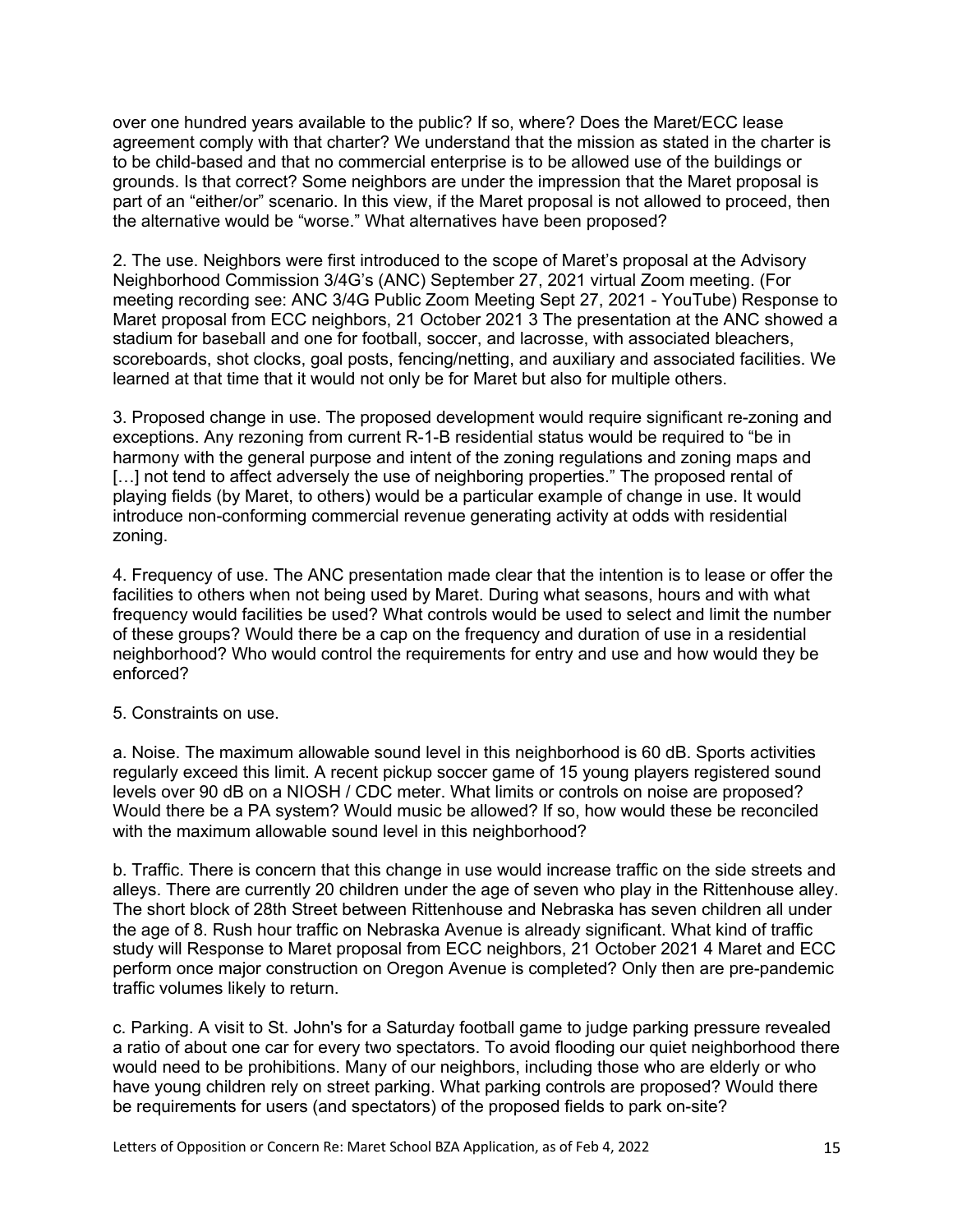Acknowledging that ECC anticipates restarting programs in their buildings, and that their staff frequently park along Nebraska Avenue, how will the overall number of cars be controlled or restricted?

d. Intensity of activity. What is the expected maximum number of spectators allowed? How many bleacher seats are proposed, in total? How would the capacity of the fields be controlled? How would crowd size and behavior be controlled? Some youth soccer clubs subdivide full-size fields to accommodate two or three smaller fields for young players. Would this be allowed? Multiple concurrent games would dramatically increase parking and traffic impacts.

e. Historic designation. The historic main buildings of ECC have recently been recommended for inclusion in the National Register of Historic Places. ECC's application for that recognition did not include the playing fields and wooded grounds. Would the development of the fields as a modern, multi-sport, multiseason artificial turf facility, with the removal of many or most of the existing trees, be compatible with the historic designation of the original design of the buildings and the site/setting?

f. Ancillary services. Would food trucks be allowed? What would be the maximum number of buses allowed? How would a no idling rule be enforced? Where would trash bins and dumpsters be located specifically? How far would these be from residences? How often would they be serviced, and what access route would be used for servicing? What access route would delivery vehicles use? How would clean-up be managed, including spillover activity on the public streets?

g. Outbuildings. How many auxiliary buildings are proposed? What is the proposed size and height of these, of what materials would they be constructed, and what setbacks from neighboring properties would apply? How would these be accessed?

6. Stormwater management. This aspect of the Maret proposal was particularly and disturbingly undeveloped. Stormwater management is key considering the proposed replacement of natural, wooded surfaces with acres of new, artificial turf and hard surfaces; the removal of many old and established trees; and the overall leveling of the site to accommodate artificial playing fields. Much more detail is needed on this aspect of the proposal. The District's Stormwater Management Guidelines and Regulations control this activity. All discussion of stormwater management, and any possible contaminants that would follow conversion of natural surfaces to artificial turf and hard surfaces, must be put in context. The ECC fields are located within the Oregon Avenue watershed, where the District has spent years and millions of dollars to control runoff. The ECC field is immediately upstream of Rock Creek and Rock Creek Park. How does Maret propose to manage, detain, or retain stormwater runoff? What is the backup plan in the event of overflow? The only sketch presented so far appears to suggest above-grade open bioretention areas adjacent to residences. Is this the design intent? As you know, any bio-retention facility must be located far from residences. A preferable alternative might be a below-grade sand filter detention system. At the scale of excavation, grading, and construction proposed, installing such tanks should be done as part of site preparation. Neighbors understand that the District requires designing stormwater management to a 15-year storm threshold. This limit is extremely short-sighted given the increasing frequency of high-intensity rainstorms. Given that Maret would build their project to a 50-year lease horizon, any stormwater design and implementation must be pro-active in building to a worse-case scenario. (See: Climate Ready DC

https://doee.dc.gov/sites/default/files/dc/sites/ddoe/service\_content/attachments/CRDCReport-FINAL-Web.pdf Please note page 3 and projected rainfall events.)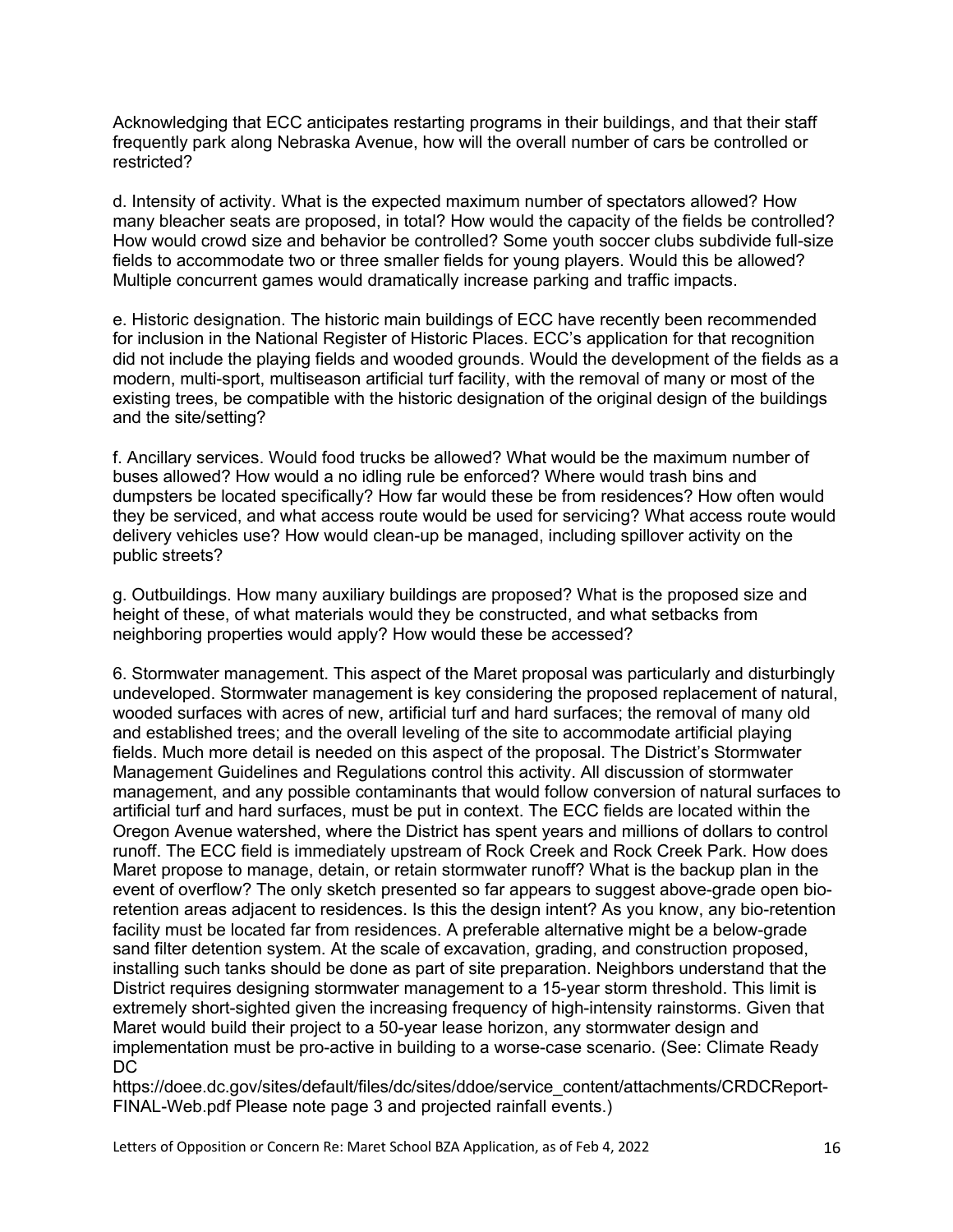7. Grading and walls. The Maret proposal would require massive cut, fill, and grading to achieve level, flat playing surfaces for artificial turf. The current field has more than a 30-foot elevation difference within the area proposed for artificial turf. Presenters at the ANC meeting were vague about how much cut and fill excavation would be required, and what wall heights would be required to level and retain the soil. Clarifying this is essential for a Response to Maret proposal from ECC neighbors, 21 October 2021, 6 better understanding of the scale of the proposal. Where would retaining walls be located and what heights and what construction materials are being proposed for them? How would the impact on neighboring properties be gauged? What setbacks from property lines would be required re: wall location and height? How close would leveling extend to the Rittenhouse alley and to homes abutting ECC land on the east side of the site?

8. Fencing, netting, setbacks and buffers. What fences and nets are proposed, in detail? How high, where, and of what materials would they be made? What setbacks from property lines would be required? What is proposed as a green buffer? What plant materials or artificial materials are being proposed? If plants, how many plants, of what species, and how densely planted, and with what seasonal aspects are being proposed? What landscape maintenance schedule is being proposed? What is the anticipated height and density of all buffers on all sides of the site? What setbacks from residential properties would be required?

9. Locker rooms and restrooms. Please describe how the locker rooms and restrooms will be used by Maret and by third parties. What steps will be taken to reduce congestion and noise in this vicinity? How frequently will the facilities be cleaned, how frequently will trash be removed, and will the facilities be locked when not in use?

10. Scoreboards, goal posts, shot clocks, etc. What would be the location, heights and sizes as well as setbacks from property lines of these proposed elements? As you no doubt realize, because of the sloping site, and the amount of excavation planned, the visible heights need to be understood and would need to be negotiated with neighbors, for no one wants the back of a scoreboard to dominate their view

11. Artificial turf. What type of product (brand name) is being proposed? What would be the design goal for water retention of the artificial turf and its gravel bed? What is the composition of the base, substrate, and artificial grass fibers? What potential impacts will there be on the air and the watershed? This is of particular concern for the nearest Response to Maret proposal from ECC neighbors, 21 October 2021 7 neighbors, who would be exposed to particulates and possible VOCs. The heat island effect, as we understand it, is significant. How will this be curbed and dealt with by Maret? (See Turf War: https://bethesdamagazine.com/bethesdamagazine/health/turfwar/)

12. Lighting. Why is security lighting necessary? If deemed so, what would be the intensity, location, and height? During what hours would it be lit? Is any other lighting proposed for the project? What assurances would prevent the later addition of increasingly intrusive night lighting? Would temporary lights be prohibited?

13. Security / neighborhood access. Neighbors' understanding from the ANC Zoom call is that there would be a locked gate. Where would this be located? Is more than one locked gate proposed? We also understood that pets would not be allowed on the artificial turf. When could neighbors use the facility and under what conditions? Would they have to be part of a team renting the fields? If active security is planned (e.g., cameras), would this require additional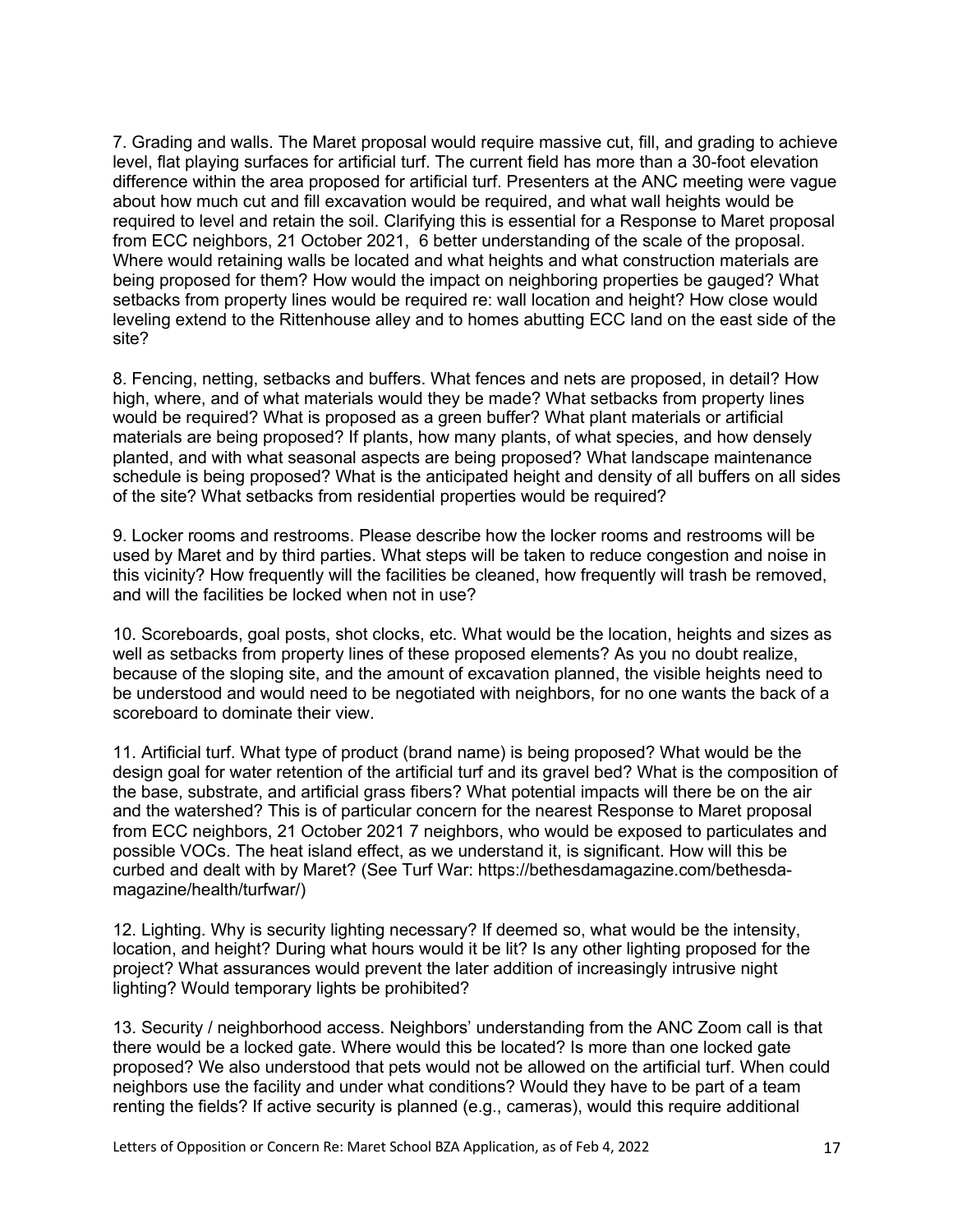poles, lighting, etc.? Would security personnel be hired to monitor the property when it is in use by third parties?

14. Management. How would Maret and ECC monitor and enforce limitations, restrictions, and guidelines for use at all times? What process or mechanism for enforcement and for mediating grievances would exist? What is proposed as a method of dispute resolution?

15. Assurances. What assurances are codified in the lease that disallow Maret and/or ECC unilaterally changing any of the safeguards, limits, and agreements without consent of neighbors directly impacted? What role will the ANC and District assume in oversight? Should the proposal go forward to completion, what assurances would there be against intensified future use and development? How is public trust to be protected? In 2019, the Washington Post reported on a contentious discussion around Maret's renovation, use, and extended control of the Jelleff Recreation Center. (Maret School's access to Jelleff Field fuels heated D.C. Response to Maret proposal from ECC neighbors, 21 October 2021 8 Council hearing - The Washington Post) This article gives us pause. Who will assure that Maret will be a good neighbor?

16. Controls and constraints on construction, if approved. What limits would be placed on the parking and idling of trucks and construction equipment? What limits would control working hours and noise levels? How would safeguards against water damage and erosion be applied and enforced? How would controls on dust generation be applied and enforced? How would the alleys be protected against heavy equipment use and ultimate damage? Not only are the alleys designed for light residential use, they also serve as safe play space for children, and are critical to stormwater management. (The Rittenhouse and Utah alleys were recently completely reconstructed by the District as stormwater management facilities. Some neighbors estimate the cost of that work at \$2 Million.)

# 17. Process.

a. Unified timeline. A clear and unified timeline of the project review process and an explanation of the role of all parties is needed. This would include: Maret meetings with neighbors, public review dates and permitting deadlines; response timelines for documentation; the role of the ANC, its meetings, its reviews and input; all other city agency requirements, deadlines, and reviews; and the role of ECC as the owner of the property and holder of the contract. Most importantly, at which points can affected neighbors and other citizens participate in the evaluation process?

b. Comprehensive impact assessment. Will a comprehensive impact assessment of the sports facilities on the neighborhood be provided? Will that assessment include case studies of comparable facilities across the city?

c. 3-D presentation. A 3-D study model and 3-D presentation materials of the proposed development are needed to allow all participants to understand the magnitude of the proposed project. As you know, small, static, low-resolution graphics are not adequate for this purpose. For meaningful discussion, much clearer and more detailed presentation materials are critical, anchored by a 3-D model. 9

d. Role of the ANC. How will the ANC lead, monitor and record the meetings with Maret and various neighborhood groups to ensure that the process is public, understood, and fair? We are grateful for this opportunity to explore and better understand our shared interests through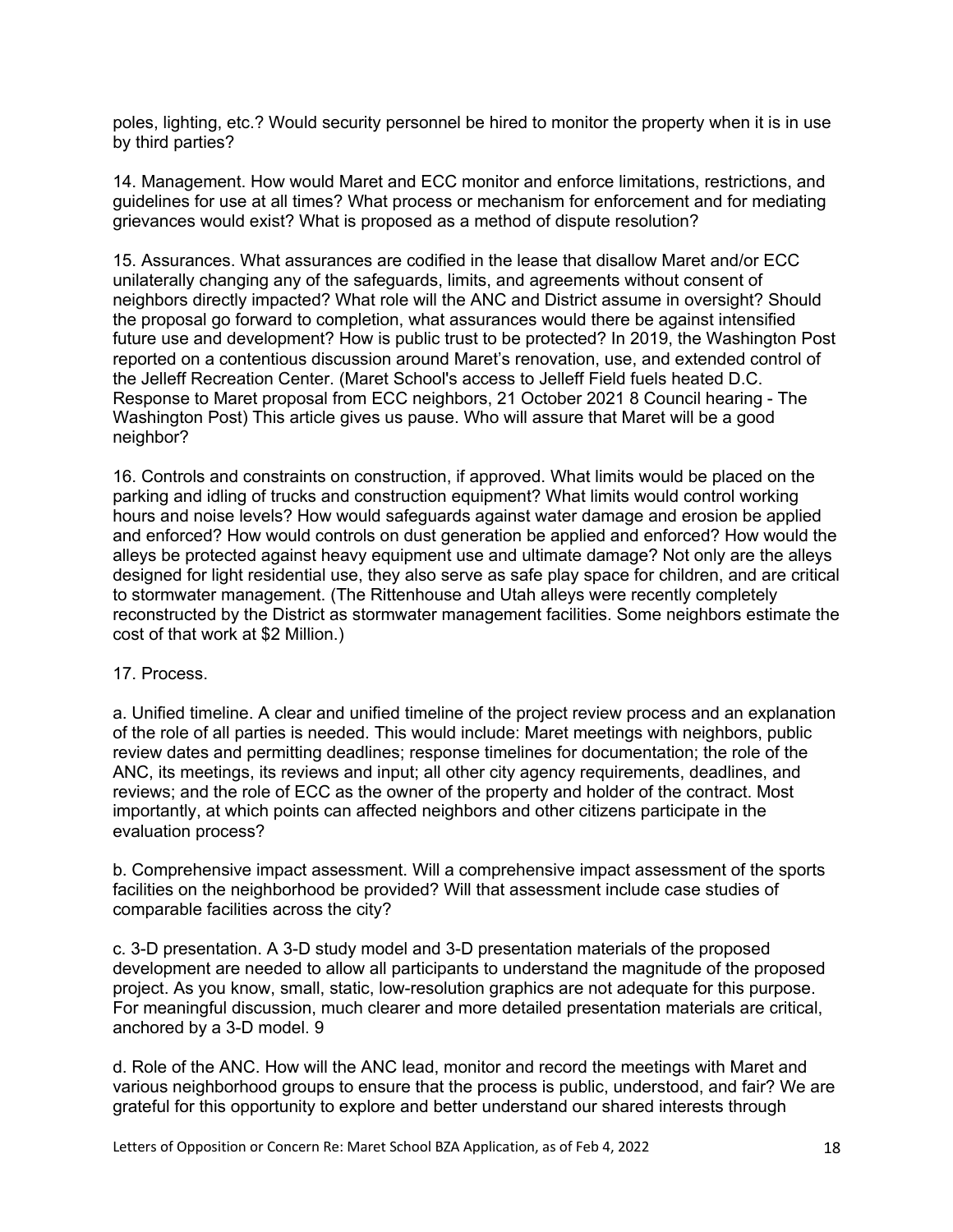community engagement. We look forward to the ANC leading this process, representing us, its constituents, in working with Maret and the ECC.

Response of Neighbors Group

## **October 7, 2021**

Higgins, John (SMD 3G02);

Thank you, Commissioners, for your well-crafted, civil,and immensely informative meeting last week. I so appreciate the time and interest you are giving to this proposal for it has rather large effects on our neighborhood, as you have readily acknowledged.

Jon Axelrod and I have lived at 2832 Rittenhouse for nearly 50 years. We have watched this neighborhood "turn over" at least three times in that half century. What has remained constant is "the field." Its size has encouraged many wildlife species to call it home and its relative protection from traffic of all kinds, thanks to "no trespassing" signs and fences, has made it ideal as a playground for some of our most vulnerable school children. We have considered it a privilege to watch over it.

That said, if change is inevitable here are two major concerns I am adding to the list of those addressed last week:

A couple years ago, after many years of reporting damage and requesting repaving to the alley bordering the field because it was in such terrible shape, our neighborhood got its wish! As you know, the District is taking water abatement seriously. Our alley was chosen as an experimental site for catchment and storage and slow release. I have stood at the bottom of it in rain storms recently and can attest to the abatement's effectiveness.

I would like to see a specific line in the agreement between Maret and ECC that prohibits ANY and ALL construction vehicles (including pickup trucks and porta-potty flatbeds) from accessing the field via the alley paralleling Rittenhouse St. Please. Could one of you see to that? Fifty years of waiting. Finally we have a usable, safe alley--an alley that is now filled with kids, dog walkers, visiting neighbors, laughter, shared meals, pick-up games. This is an alley that is helping us build our new community--one that has experienced well over a 50% turnover in the last 5 years, even during the pandemic! People are investing in making this community work. One week of heavy truck-loads stressing our water catchment/alley and we could lose this space for which we've waited so long.

I know the buck can be passed here--to DDOT, DOEE, or any number of other DC government permitting offices--until it is too late and the pavers and catchments and community begin to break and sink . So I appeal to you to prod the appropriate permitting offices of the District government to add a "no construction access" clause as a condition of its giving its approval to this project. The clause would need to include enough "teeth" in it to act as a real deterrent to contractors and their subs.

My second issue is embarrassingly personal, I admit, but regardless, I would like a serious conversation, soon, about the placement of the proposed scoreboard, if in fact this project is permitted to continue with its current plan. When one of our neighbors questioned its placement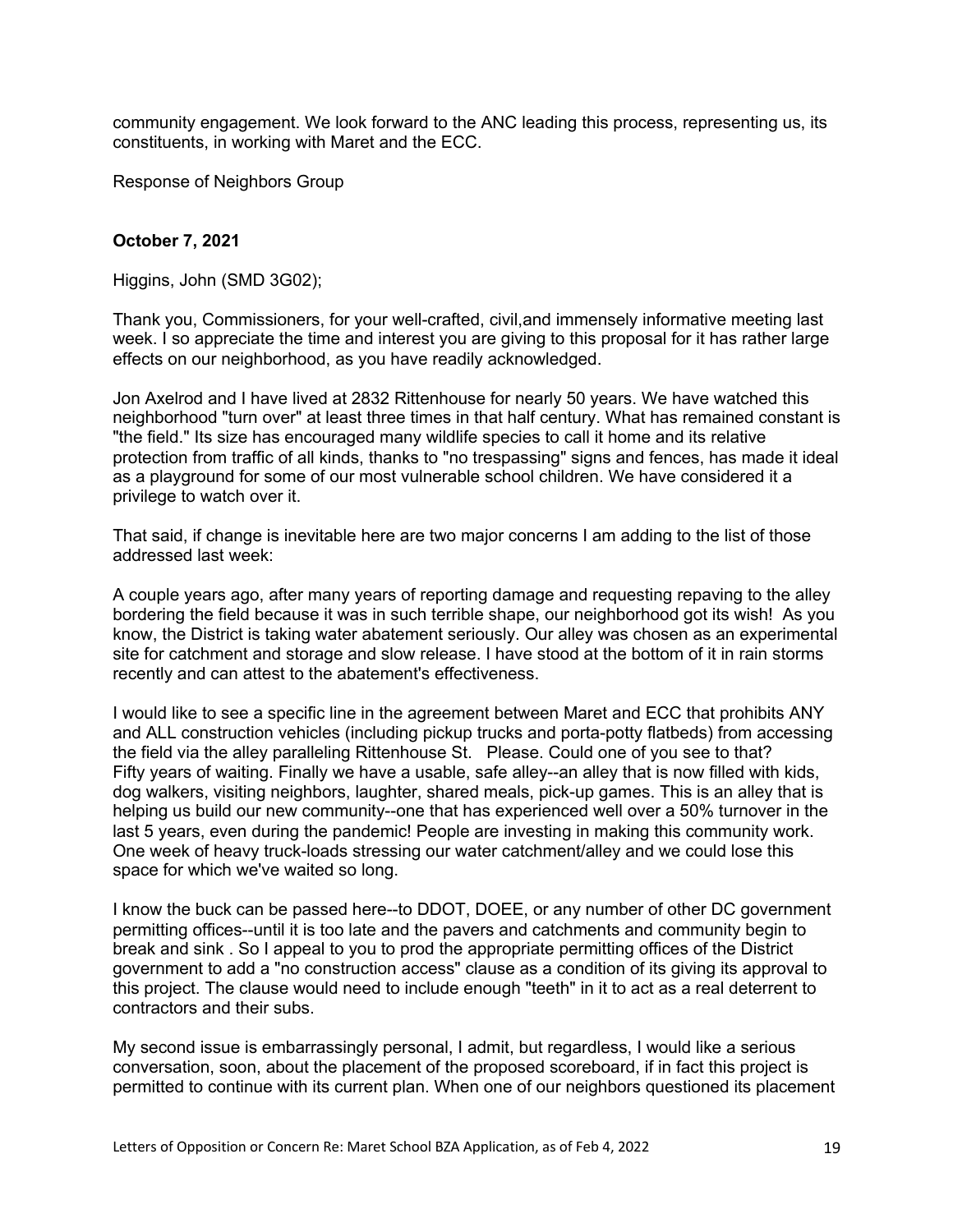Monday night I felt that Maret was dismissive. If you review the film of the meeting I think you will see what I mean.

All of us who invested in homes on the north side of the ECC property did so with the knowledge that what we were paying for included the view of the field. Not one of us ever imagined it would turn into a black rectangle. If Maret is as concerned about building and keeping good community relations as they so frequently and fervently professed to be in the meeting last Monday, then please ask them to return to the table proffering additional options for scoreboard placement. Not only are our property values and our views affected by its current proposed site but at this point it will quickly set up internecine conflicts among all the neighbors to its north. Unless we address this soon, neighbors will be pushing their NIMBY arguments.That one issue will do more to fray our newly growing neighborhood cohesiveness than probably anything else.

Please acknowledge the damage this packs, and help us do something to avoid it. There are several options for scoreboard(s) placement, including a retraction mechanism, which would not interfere with any neighbor's view, from any direction. The current option is patently unkind. That said, I hope that none of you are accepting as a fait au complet the current placement, that you recognize the potential damage from a careless decision about where to put a big, black board, and that you are willing to help facilitate another conversation where this issue is discussed with the seriousness it deserves.

Thank you.

Carol Zachary

# **October 6, 2021**

Crystal Wright <crystal@bakerwright.com>

Date: Wed, Oct 6, 2021 at 8:22 AM

Subject: Maret/ECC Field Development Concerns-Nebraska Ave, NW Resident

### To: <mtalbott@maret.org>

Cc: <sdavidson@maret.org>

As a resident of 5853 Nebraska Ave, NW, my home sits directly across from the proposed Maret/Episcopal Center for Children (ECC) field development. ECC has been a great neighbor in the community for decades. I was happy to hear that ECC's 80 year mission to serve children continues with the Maret partnership; however, I have some serious concerns.

While I was unable to attend the September 27th virtual meeting, I along with other Nebraska Ave neighbors, whose properties face the field and will be greatly impacted by the proposed changes, would like to schedule a time to meet with the contact person at Maret spearheading the project.

My neighbors, who attended the zoom meeting, indicated that Maret is amenable to meeting with neighbors. Could you provide me with the appropriate contact? I'm happy to offer my home for a meeting with a few of us.

I have some concerns.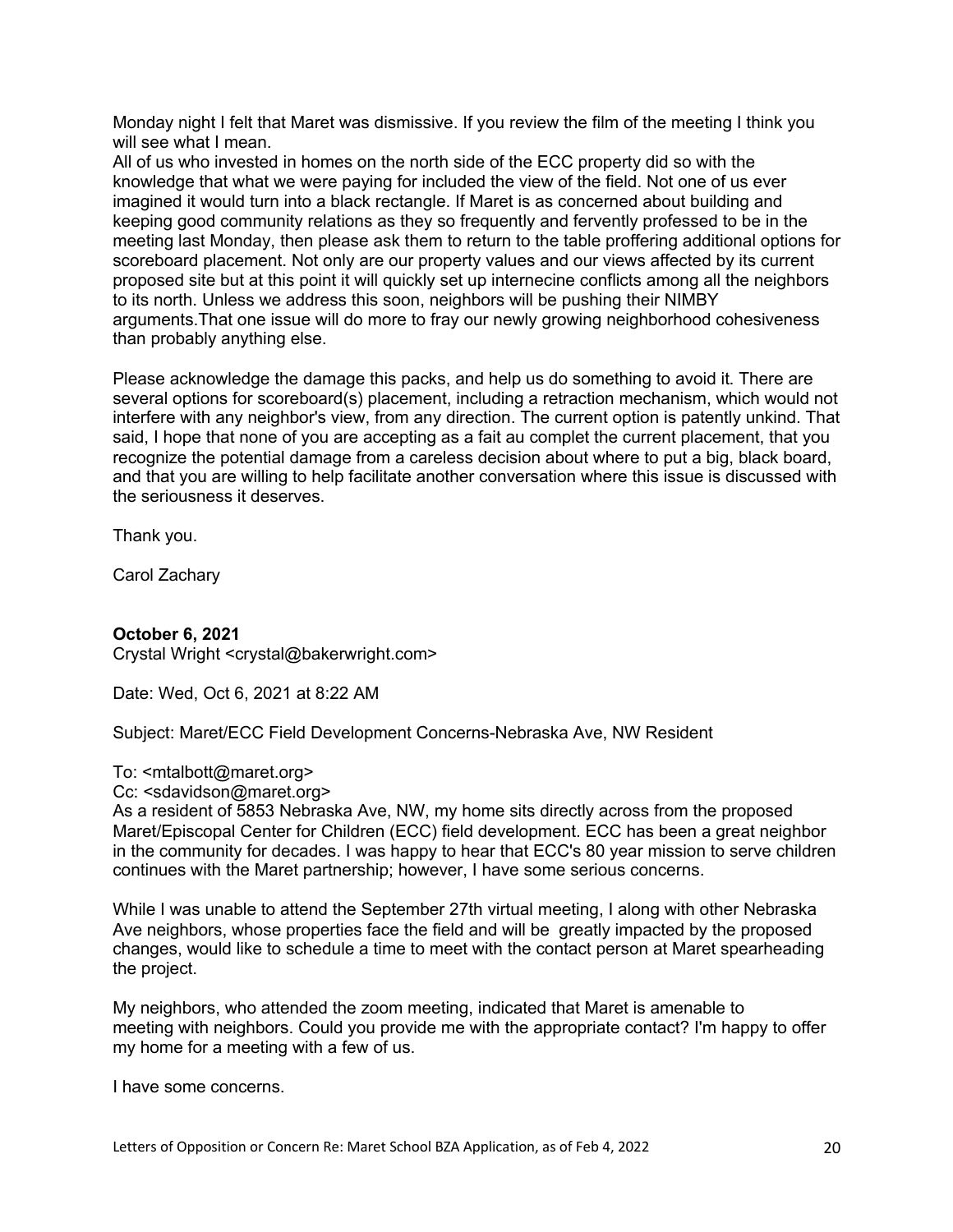Parking--Maret's primary campus is located in a residential neighborhood of Cleveland Park, set back in a wooded area not encroaching on neighbors with the aesthetic of a 50 space parking lot. Why would Maret think that it is a good idea to build a 50 space parking lot directly across from MY HOME and others, REALLY? Why can't you redevelop the field without adding a 50 space parking lot and let people park on the street, which is unzoned? Our section of Nebraska already experiences lots of commuter traffic from Maryland in the morning and evening. This will only be exacerbated when work on Oregon Ave, NW is completed and Maret's proposed field development occurs. If Maret persists with its parking lot concept, why does Maret need to add another parking entrance on Nebraska Ave, NW to the field? Why can't you use the existing entrance near the corner of Nebraska and Utah and widen the alley entrance on the other side of the ECC? Moreover, we will have people parking in front of our homes Monday-Saturday, siphoning off parking from residents for our guests, workers (plumbers, construction, babysitters, etc.).

Maret proposes that "Parking will be provided on-site, and parking on Nebraska Avenue will be available adjacent to the ECC property. We are exploring bike share, bike racks, and other solutions to enhance site-wide mobility." We don't need bike lanes or bulky bike racks on this RESIDENTIAL stretch of Nebraska Ave, NW that rarely sees bike traffic before or during the pandemic. Residents didn't pay an arm and leg to own homes in Chevy Chase , DC for a downtown, congested, and violence ridden experience. As a single, black female homeowner, I worked extremely hard to buy a home in this quiet, residential community and am frustrated by the potential disruption to my property value this plan could cause without some refinements made to the development.

Landscaping--In addition to tall trees and landscaping to hide the parking lot, it would be good if Maret could also build a concrete or brick wall in front of the parking lot that faces Nebraska Ave.

Nighttime/Security--The fields do not include lights for nighttime play and will not be used after dark. Low-wattage perimeter security lights will be provided. Where will these low-wattage lights be positioned? With the rise in the homeless population and citywide, particularly nearby Rock Creek park and Connecticut Ave, and the increase in violent crime in DC, what other security measures does ECC and Maret propose?

Hours of operation-What will be the approximate hours of operation for the turf fields for Maret athletic practices and games? What other District-based youth athletic organizations will be invited to use the field space?

Just as the parents and students of Maret will enjoy this new field complex, they also enjoy returning to their nice, quiet, and safe homes. As a resident of Nebraska Ave, I too want to continue enjoying living in my home and not have my peace, safety, and property value become a casualty of this project while Maret's students and ECC reap the benefits.

I look forward to inviting a few neighbors directly impacted by the project to meet with the appropriate person at Maret to share our thoughts in creating a "field of dreams" that everyone can enjoy.

Kind regards,--

Crystal Wright Public Relations Strategist Baker Wright Group, LLC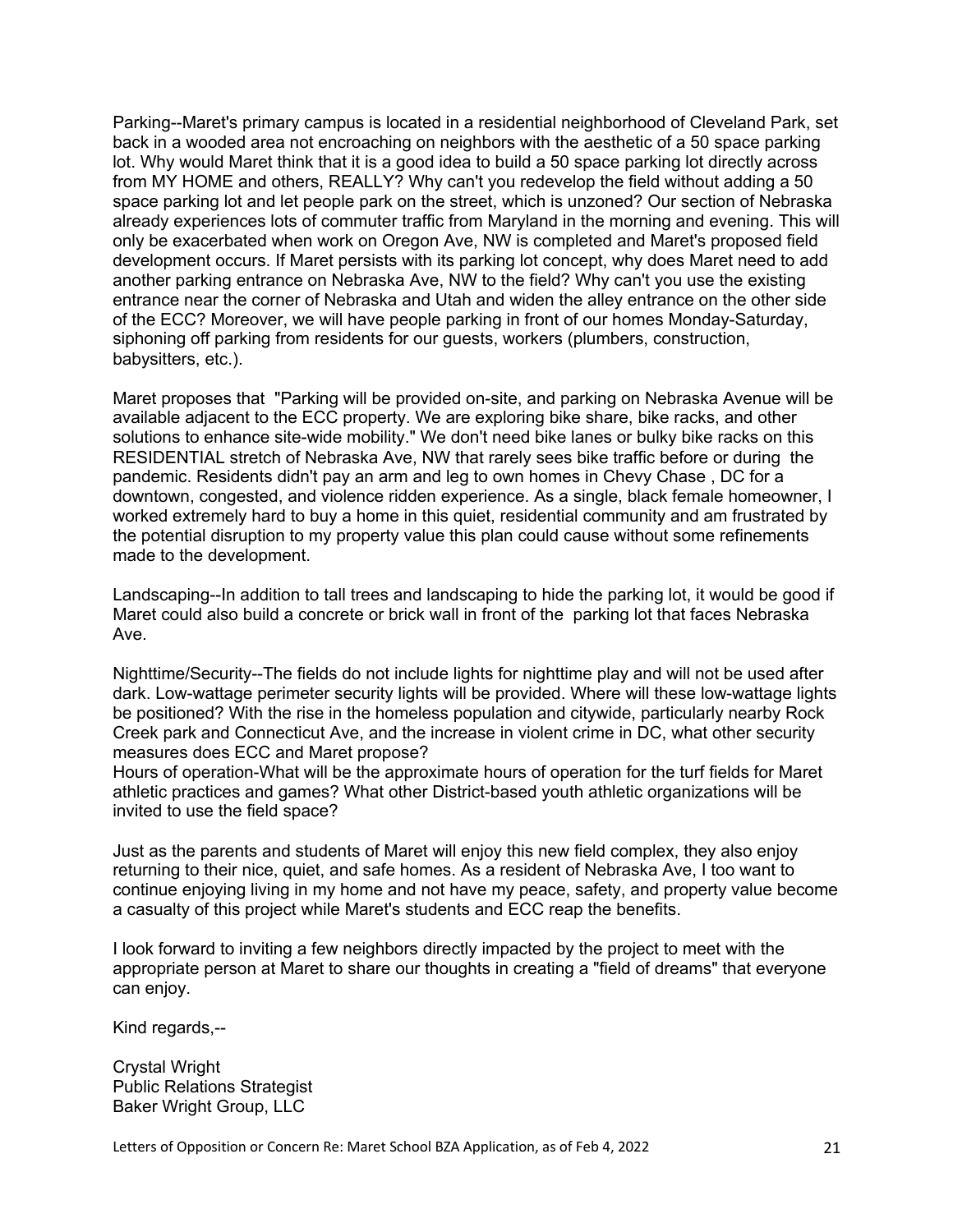Washington, DC 202/549-8072 www.bakerwright.com

# **Sept 27, 2021**

From: Carol Zachary and Jon Axelrod carolindc1@gmail.com

Mr. Higgins,

Here are the questions we have thought about that concern our good neighbor, the ECC. Per your suggestion we are forwarding them to you to pass on to our ANC and also to Maret to address before and during this evening's meeting. If you have questions of us, or wish clarification of our concerns, we can easily be reached at 202-686-0363.

Did we miss the public announcement of Maret's lease with ECC which, according to a recent, local, real estate disclosure statement, was evidently completed in February 2019? Why was the lease not made public when it was signed, or even before it was signed, to gauge public opinion and promote public comment? In other words, why was it kept secret? When was the ANC—particularly you-- alerted to its existence?

If ECC is ever sold before Maret's lease runs out, what happens to the lease?

Does Maret plan to assign a groundskeeper or watch(person) to 24/7/365 duty who would respond, as ECC does, if misuse of the field is reported? If so, will the neighbors surrounding the property (those most likely to see misbehavior or vandalism taking place on the grounds) be given that information?

The trees on that piece of property support a vast amount of wildlife. Exactly which ones does Maret intend to fell and what plans are in place to protect the others? Must the city arborist be consulted first?

What recourse does the public have to prevent any unplanned and/or un-reviewed future denuding of the property before it is too late and Maret is "asking for forgiveness rather than permission?"

What exactly does "providing an additional site in the city for other youth-based athletic programs" mean? We do not oppose this but we are hoping arrangements with less fortunate schools are formalized. Will they be?

What control will ECC maintain over its property?

Is the lease of this property part of the city's Public Records? If so, where is it filed? Lights and noise: what guarantees will the neighborhood have that all activity (organized and spontaneous) ceases at a specific hour and that no lights, flood or any other kind, will be used to extend activity beyond the field's curfew? In other words, who will be in charge of clearing the field? Will signs be erected to inform the public about the hours and use of the field?

What guarantees, if any, have been written into the lease to prevent access by people, pets, and vehicles via the alley which fronts the north and west sides of the field?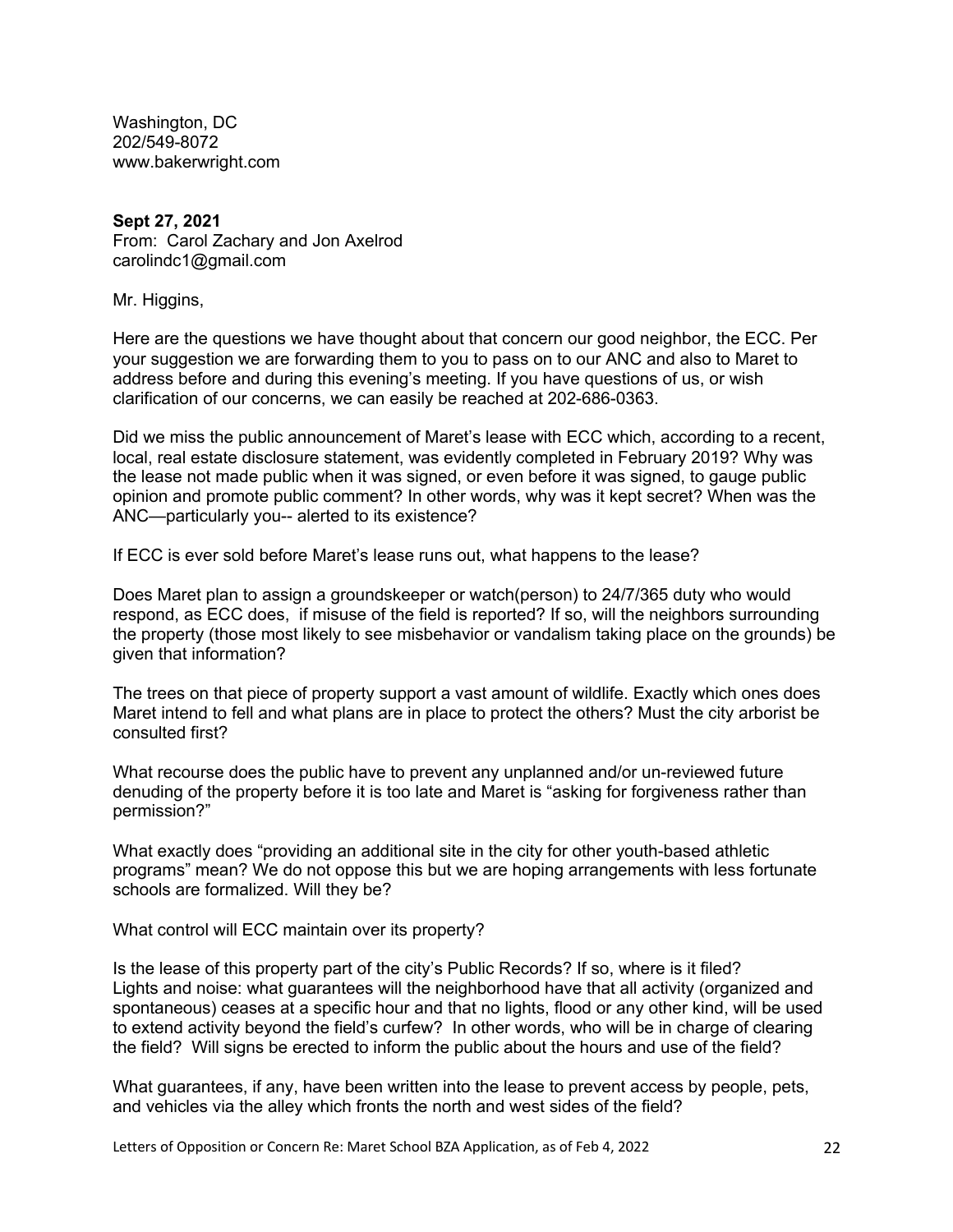Thanks for your consideration and answers to these questions.

### **September 25, 2021**

Thanks Randy! We are behind the field on the alley and know many of our families are planning to attend.

From: Jessica Hanson Cohen jess.r.hanson@gmail.com

Hi John,

Nice to e-meet you! Carol suggested I send along any questions we have to you ahead of tonight's meeting so I've gathered a few from some of the neighboring houses that abuts the Episcopal Center for Children via the alley connecting Rittenhouse and 28th NW. Overall, we are excited and pleased to hear about Maret School's interest and investment in the fields at the Episcopal Center for Children. We are especially pleased to hear about the school's commitment to preserving the green space and saving as many of the trees as possible. There are just a few specifics we'd like to understand better:

1.) Over 20 young children live along and enjoy playing in this alley. It is a safe area with little to no car traffic. We support the development of the ECC fields, but would like assurances that our alley will not/cannot be used as a pickup or dropoff location or as a throughway for students/families coming to practice or games.This is of utmost importance to us.

2.) What are the plans for construction staging? Will the alley be used for the staging or will it all be done on-site/off Nebraska (on-site is obviously preferred).

3.) We have heard there will be community access. What are the specifics around that concept? What are plans for allowing neighbors to access the space? Can the public access the space during off hours/when not in use?

4.) How will access to the fields be controlled? Will there be "after dark" public access and if so, until what time? and will it be weeknights and weekends?

5.) Will the fencing and perimeter landscaping be maintained?

6.) Will there be a PA system or sound for live event announcements? Are noise controls in place?

7.) What are the specific plans for setbacks to keep privacy for the community that lives alongside the fields?

8.) Will you be leaving the old, beautiful trees along the fencing? If not, how do you plan to build privacy?

9.) We would like to consider alternate locations for the scoreboard, where else can it be moved so as to distance it from abuting properties?

Thanks in advance!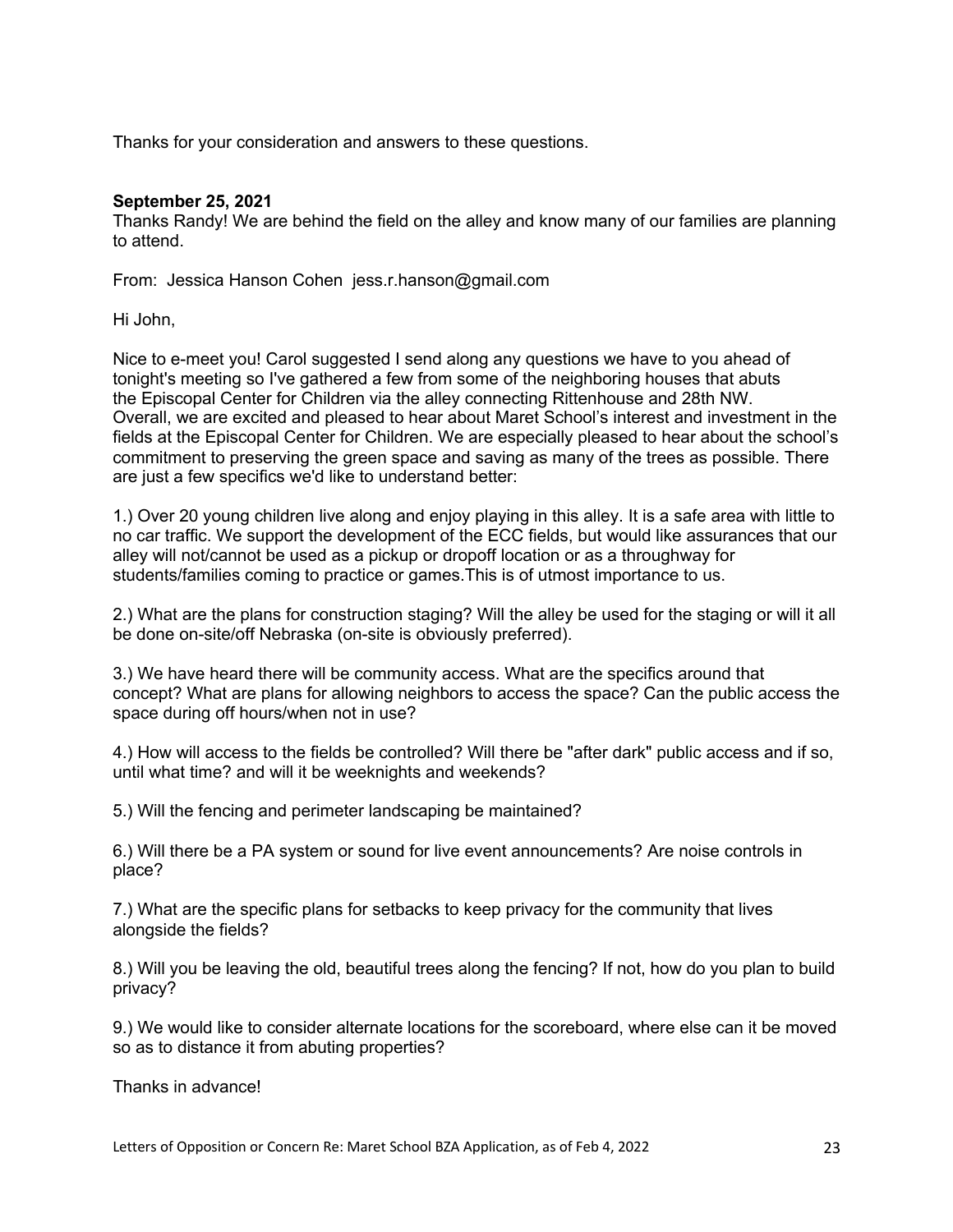Collection of families along the 28th block of Rittenhouse Street NW

**September 17, 2021** Kathy.abbruzzetti@gmail.com 202.430.3669

Hi Mr. Higgens,

I am one of your neighbors at 5939 Utah Ave NW. Our house backs up to the Episcopal Center for Children park and we have been blessed to have enjoyed the natural park and wildlife for the past 15 years. I have watched numerous wildlife take advantage of the park – including a Turkey Vulture, 6 Black Vultures, an owl, numerous hawks, baby fawns, foxes and racoons!! We are excited to see the park put to good use with the Maret 50 year lease but also have some questions and concerns we would like raised at the ANC meeting. I am unable to attend the meeting on Sep 27th as I will be on the west coast attending a business dinner/meeting. Is there a way to have these questions/concerns submitted for consideration?

Turf Field Concerns: Please consider grass fields instead of turf – both for the health of our children as well as the environment. There is a major concern with the tiny rubber tire pellets spreading into the nearby environment – especially Rock Creek Park.

Health Risks: Researchers have examined numerous potential dangers of synthetic turf, from increased concussion risk to overheating in the summer to spikes in ACL tears and staph infections. But the concern that has garnered the most attention is the unproven but nevertheless alarming link between crumb-rubber infill—the granular used-tire material that serves as cushioning on synthetic turf—and

cancer. https://www.theatlantic.com/education/archive/2017/10/the-school-synthetic-turfwars/542721/

Environmental Risk: There are several environmental concerns associated with artificial turf including loss of wildlife habitat, contaminated runoff, and migration of synthetic materials. Contaminants that are harmful to aquatic life, such as zinc, have been found in storm water runoff from artificial turf. The rubber pellets created from recycled tires can contain a wide variety of chemicals including metals, such as lead and zinc, volatile organic compounds (VOCs), and others. Some chemicals found in recycled tires are known or suspected carcinogens, or are associated with other health effects. Both infill particles and broken synthetic grass fibers can migrate away from yards or playing fields, contributing to microplastic pollution. Increased temperatures on turf fields is also a concern since crumb-rubber turf absorbs and retains heat.

# Border Netting Concerns:

There are a lot of Avian wildlife that frequent the park (Turkey and black vultures, Hawks, Owls, Woodpeckers etc) as well as deer. How do we ensure their safety with the netting? Could the wall/defense boundary be addressed with more trees instead of

netting? https://www.google.com/search?rlz=1C1VDKB\_enUS971US971&source=univ&tbm=isc h&q=animals+caught+in+sports+netting&sa=X&ved=2ahUKEwjziOaK0YTzAhWWF1kFHW0CA AQQjJkEegQIAxAC&biw=1280&bih=577&dpr=1.5

If netting is going to be used – can it be between the trees and the fields to keep it out of sight from the residential homes that back up to the park?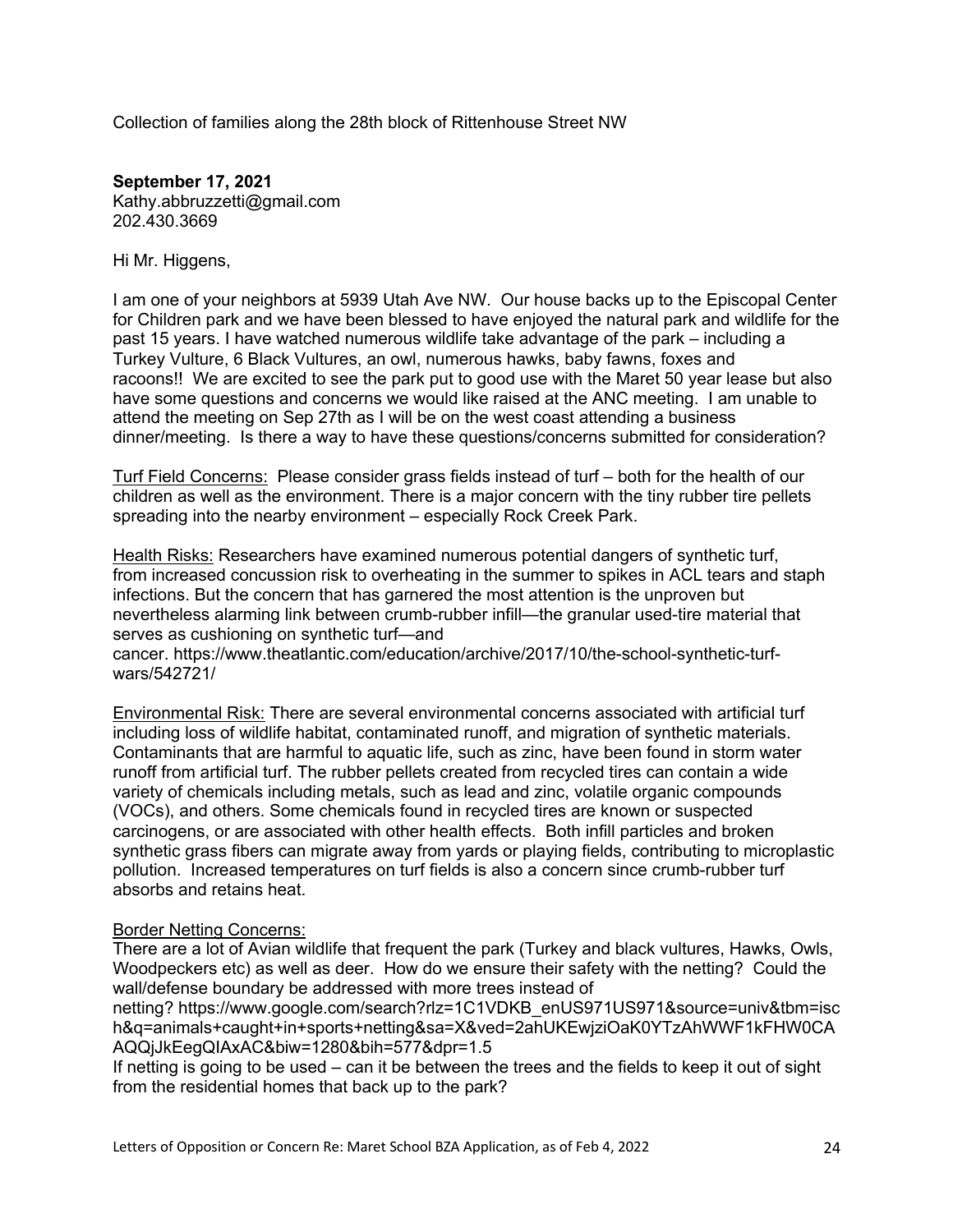Tree removal and relocation – again there are a lot of birds/squirrels that have nests in the tree's (I believe there might be an owl or hawk nest in one of the trees). Will there be consideration taken as you look to remove/relocate the tree's to not harm the wildlife?

What will be the hours for the park? Will it be open for neighbors and the community to walk through and enjoy? Would you consider including walking pathway's and natural park/sitting areas?

Existing metal fencing – will this be replaced, and will you remove all of the vine growth (and poison ivy) on the existing dilapidated fence?

Alley use – will the use of the alley entrance be limited, or will it be used for access to the field house? We have quite a few neighborhood kids that play in the alley. Will you commit to NEVER putting up field lights for nighttime use?

Thanks for your consideration!!

Kathy Abbruzzetti

**FORM LETTER** -- At least 30 residents have simultaneously submitted this form letter for the Board of Zoning also to the ANC.

Re: Board of Zoning Adjustment Case #20643: Maret School Date: Dear ANC 3/4G Chairman, Mr. Randy Speck; Commissioner John Higgins; Commissioner Michael Zeldin:

I am writing to indicate my serious concerns regarding the imposition of the Maret School sports complex proposed for my neighborhood.

1. It would be environmentally insensitive to remove forty well-established trees and topsoil and replace them with 3.7 acres of artificial turf, with additional hardscape for parking and sidewalks. This would essentially destroy the contribution that natural vegetation and topsoil make to the environment. Artificial turf's contribution to the heat island effect is well-documented. Offgassing, particulate distribution and other effects would remain in the environment long after the games are finished. When we see the effects of climate change, why would we contribute to it, and especially to this extent?

2. This proposal would create a safety problem for a neighborhood known for supporting and protecting its children (more than 50 of whom live next to the proposed complex). Everyday pick-up and drop-off for the sports complex would occur at the same time as heavy commuter traffic, and traffic generated by the Episcopal Center for Children when it reopens. The ECC plans to operate both a school and an after-school day care program. With Oregon Ave. returning to service after years of extensive renovation, and with Bingham Drive also expected to reopen, commuter traffic would increase considerably.

3. As you are aware, Maret and others' use of the site would likely overwhelm our neighborhood streets with traffic and parked cars nearly every day. Game days would bring congestion and noise akin to what we experience from other nearby fields, most notably St. John's College High School less than a mile away. The two sports facilities might frequently have concurrent "game days," compounding the problem.